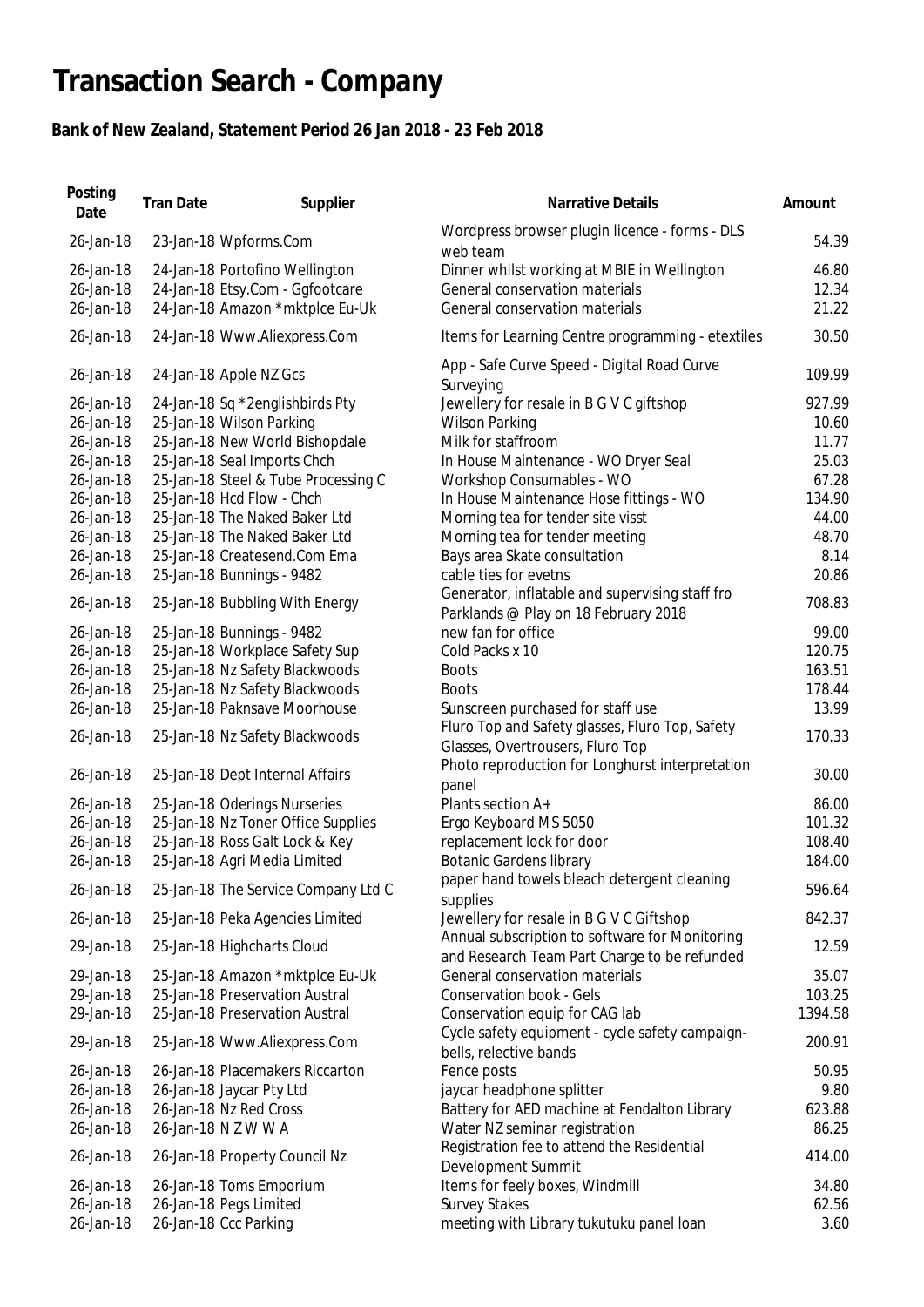| Posting<br>Date        | <b>Tran Date</b>  | Supplier                                    | <b>Narrative Details</b>                                                                  | Amount          |
|------------------------|-------------------|---------------------------------------------|-------------------------------------------------------------------------------------------|-----------------|
| 26-Jan-18              |                   | 26-Jan-18 Vendella International            | Coffee and milk for the Tourist Flats                                                     | 114.76          |
| 29-Jan-18              |                   | 26-Jan-18 Melbourne It Ltd                  | 5016-4830 Domain Renewal                                                                  | 50.00           |
| 29-Jan-18              |                   | 26-Jan-18 Melbourne It Ltd                  | 5016-4830 Domain Renewal                                                                  | 50.00           |
| 29-Jan-18              |                   | 26-Jan-18 Dyers Rd Landscape                | Crusher dust & AP40                                                                       | 82.80           |
| 29-Jan-18              |                   | 26-Jan-18 Ecocentral Ltd                    | <b>REFUSE</b>                                                                             | 328.70          |
| 29-Jan-18              |                   | 26-Jan-18 Nz Institute Of Landsc            | regestration to NZILA for jenny                                                           | 587.00          |
| 29-Jan-18              |                   | 26-Jan-18 Createsend.Com Ema                | North Avon Road reconstruction                                                            | 7.32            |
| 29-Jan-18              |                   | 26-Jan-18 Createsend.Com Ema                | Newsline 26/01/2018                                                                       | 48.70           |
| 29-Jan-18              | 26-Jan-18 les Ltd |                                             | light                                                                                     | 24.58           |
| 29-Jan-18              |                   | 26-Jan-18 Property Council Of New Z         | Property Council of NZ Christchurch Branch Event<br>6 March 2018                          | 41.40           |
| 29-Jan-18              |                   | 26-Jan-18 Smiths Hire                       | Hire of mower for stock paddock                                                           | 138.00          |
| 29-Jan-18              |                   | 26-Jan-18 More Mobility                     | Charged in Error - Credit processed 29/01/18                                              | 340.00          |
| 29-Jan-18              |                   | 26-Jan-18 Amazon Mktplace Pmts              | <b>ITCB Amazon Book Implementing SAP HANA</b>                                             | 128.03          |
| 29-Jan-18              |                   | 26-Jan-18 Bunnings - 9476                   | <b>Batteries</b>                                                                          | 28.33           |
| 29-Jan-18              |                   | 26-Jan-18 Officemax                         | stationary requirements for making Aotearoa bike<br>challenge workplace kits              | 20.27           |
| 29-Jan-18              |                   | 26-Jan-18 Officemax                         | Credit Voucher OfficeMax - Postal tubes no longer<br>required so returned                 | $-33.97$        |
| 29-Jan-18              |                   | 26-Jan-18 Nz Toner Office Supplies          | Ergo Keyboard MS 5050                                                                     | 25.18           |
| 29-Jan-18              |                   | 26-Jan-18 P B Tech Online 095269200         | Screwdriver set for SD (Bin)                                                              | 41.26           |
| 29-Jan-18              |                   | 26-Jan-18 Ballingers Hunting & Fish         | CCC facilities waste assessments - Solid Waste                                            | 39.99           |
| 29-Jan-18              |                   | 26-Jan-18 Flower Systems Limit              | Giftware for resale in B G V C Giftshop                                                   | 258.75          |
| 29-Jan-18              |                   | 27-Jan-18 Fulcrumapp.Com                    | Fulcrum January Monthly Subscription - CWTP -<br><b>Billed in USD</b>                     | 70.13           |
| 29-Jan-18              |                   | 27-Jan-18 New World St Martins              | 2 Toilet Brushes for Library                                                              | 20.58           |
| 29-Jan-18              |                   | 27-Jan-18 Ecocentral Ltd                    | eco drop dump fee                                                                         | 78.50           |
| 29-Jan-18              |                   | 27-Jan-18 Noel Leeming 13                   | bishopdale skate jam                                                                      | 17.00           |
| 29-Jan-18              |                   | 27-Jan-18 Countdown                         | cleaning and food supplies for BBq at Skate Jam                                           | 39.97           |
| 29-Jan-18              |                   | 28-Jan-18 Bunnings - 9482                   | garden sprinkler and wheel barrow tyre for Travis                                         | 30.70           |
| 29-Jan-18              |                   | 28-Jan-18 Ecocentral Ltd                    | Dump fees                                                                                 | 9.81            |
| 29-Jan-18              |                   | 28-Jan-18 Wsl Riccarton                     | Expanding file and clear books - the expanding file                                       | 21.49           |
|                        |                   |                                             | was not available through OfficeMax                                                       |                 |
| 30-Jan-18              |                   | 28-Jan-18 Hoo*hootsuite Media Inc.          | Hootsuite monthly invoice                                                                 | 106.45          |
| 30-Jan-18              |                   | 28-Jan-18 Surveymonkey                      | Surveymonkey                                                                              | 43.49           |
| 30-Jan-18<br>29-Jan-18 |                   | 28-Jan-18 Officevibe<br>29-Jan-18 Countdown | ITDC Officevibe monthly sub 2018-01                                                       | 1054.80         |
| 29-Jan-18              |                   | 29-Jan-18 The Warehouse Online              | Cups for water<br>Wheelchairs unable to easily move in cubicle so                         | 11.98<br>135.00 |
| 29-Jan-18              |                   | 29-Jan-18 Twl 175 South City                | smaller bins purchased.<br>Check-in luggage bag for inspector equipment -                 | 69.00           |
| 29-Jan-18              |                   | 29-Jan-18 Ccc Art Gallery Car Prk           | 69.00 on 29/01/2018<br>Parking - meetings at Civic                                        | 4.00            |
| 29-Jan-18              |                   | 29-Jan-18 Four Square Akaroa                | Catering Akaroa Service Centre + BP Community<br>Board                                    | 21.92           |
| 29-Jan-18              |                   | 29-Jan-18 Accent Lighting                   | Hooks for hanging works                                                                   | 287.04          |
| 29-Jan-18              |                   | 29-Jan-18 Wsl Papanui                       | tablet for group fitness music for instructor cover                                       | 79.00           |
| 29-Jan-18              |                   | 29-Jan-18 Edwards Sound Systems             | 5 x mic belts for facilities - spares                                                     | 190.50          |
| 29-Jan-18              |                   | 29-Jan-18 Irrigation Warehouse              | Irrigation susan sect.                                                                    | 91.85           |
| 29-Jan-18              | 29-Jan-18 Solgm   |                                             | Registration Fee to attend a SOLGM conference<br>called Professional Administrators Forum | 678.50          |
| 29-Jan-18              |                   | 29-Jan-18 New World South City              | Milk for CJESP office                                                                     | 17.96           |
| 29-Jan-18              |                   | 29-Jan-18 N Z W W A                         | Havelock North Inquiry Outcomes Seminar                                                   | 86.25           |
| 29-Jan-18              |                   | 29-Jan-18 Fresh Choice Parklands            | sunscreen                                                                                 | 92.00           |
| 29-Jan-18              |                   | 29-Jan-18 Caltex Redwood                    | Milk for Redwood Staffroom                                                                | 9.89            |
| 29-Jan-18              |                   | 29-Jan-18 Countdown Chch Airport            | milk for The Antarctic Office from Countdown<br>29.1.18                                   | 2.29            |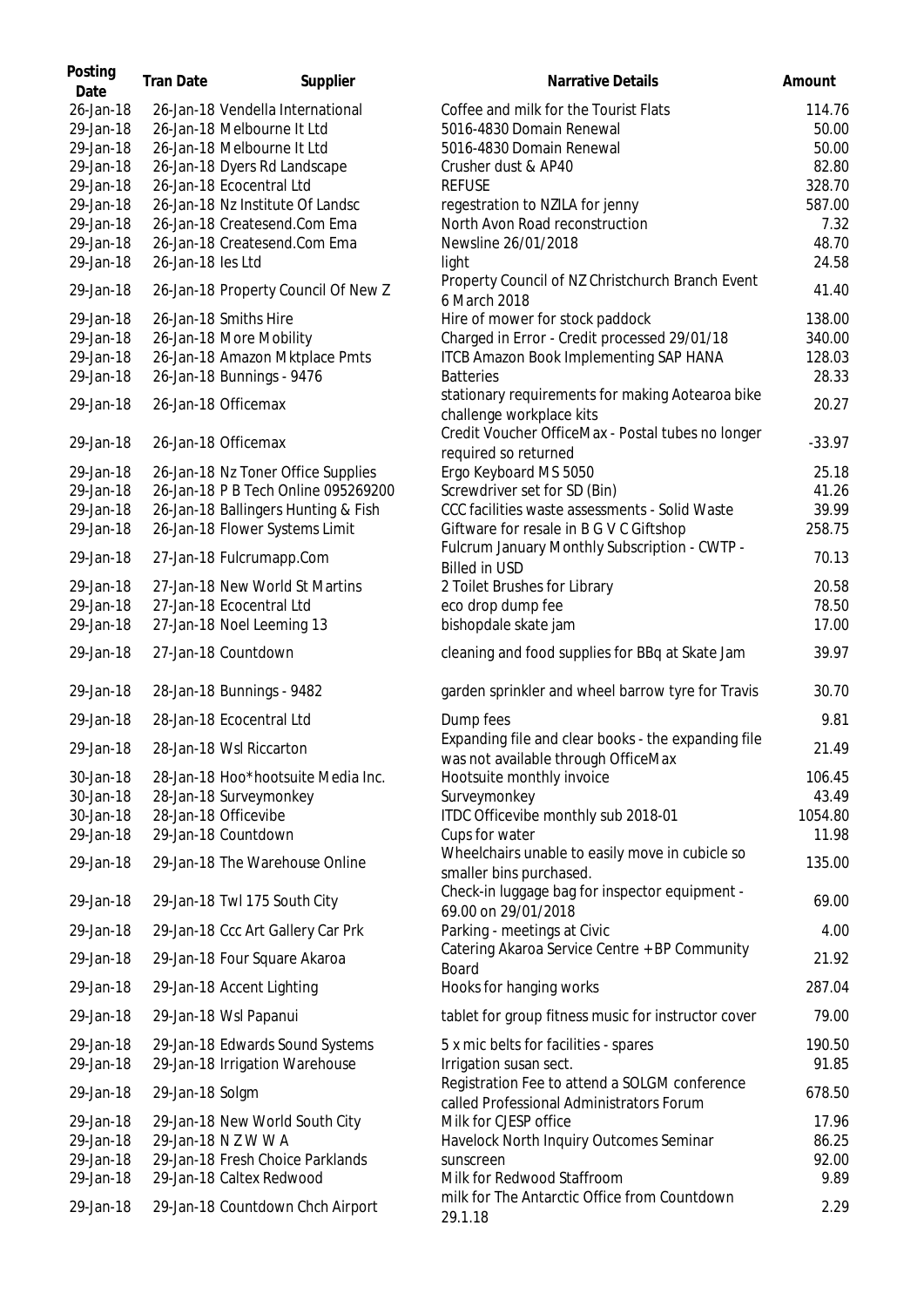| Posting<br>Date | <b>Tran Date</b>  | Supplier                            | Narrative Details                                                          | Amount    |
|-----------------|-------------------|-------------------------------------|----------------------------------------------------------------------------|-----------|
| 30-Jan-18       |                   | 29-Jan-18 Wilson Parking            | <b>Wilson Parking</b>                                                      | 6.60      |
| 30-Jan-18       |                   | 29-Jan-18 Bunnings - 9482           | Water containers                                                           | 37.96     |
| 30-Jan-18       |                   | 29-Jan-18 Fosters Outdoor Power     | weedeater trimmer line x sm reel                                           | 91.00     |
| 30-Jan-18       |                   | 29-Jan-18 Nz Safety Blackwoods      | earmuffs x 2 for BG staff                                                  | 93.20     |
| 30-Jan-18       |                   | 29-Jan-18 Hcd Flow - Chch           | Digester Trials - Summer Students                                          | 19.10     |
| 30-Jan-18       |                   | 29-Jan-18 George Henry & Co Ltd     | In House Maintenance PST4                                                  | 47.67     |
| 30-Jan-18       |                   | 29-Jan-18 Nz Safety Blackwoods      | <b>PPE</b>                                                                 | 138.06    |
| 30-Jan-18       |                   | 29-Jan-18 Nz Institute Of Landsc    | Registration to NZILA                                                      | 587.00    |
| 30-Jan-18       |                   | 29-Jan-18 Nz Safety Blackwoods      | Safety spec x3.                                                            | 70.74     |
| 30-Jan-18       |                   | 29-Jan-18 Nz Safety Blackwoods      | PPE - Safety Glasses                                                       | 12.63     |
| 30-Jan-18       |                   | 29-Jan-18 Kens Cameras & Video      | Camera Battery for Drone                                                   | 109.90    |
| 30-Jan-18       |                   | 29-Jan-18 More Mobility             | Credit Voucher More Mobility - 26/01/18 charge                             | $-340.00$ |
| 30-Jan-18       |                   | 29-Jan-18 Bp Connect Qe li          | Gas refill                                                                 | 38.99     |
| 30-Jan-18       |                   | 29-Jan-18 Nz Safety Blackwoods      | Helmet, Vest                                                               | 38.42     |
|                 |                   |                                     |                                                                            |           |
| 30-Jan-18       |                   | 29-Jan-18 Stihl Shop Northwood      | item for chain saw gear , petrol shed                                      | 26.16     |
| 31-Jan-18       |                   | 29-Jan-18 Fulcrumapp.Com            | Fulcrumapp - Infield data collection to enable<br>students to collect data | 35.01     |
| 31-Jan-18       |                   | 29-Jan-18 Safari Bks Online-Flow    | ITII Safari Books Online monthly sub 2018-01                               | 54.62     |
| 1-Feb-18        |                   | 29-Jan-18 Paypal *ergostyle         | Ergorest Arm Pad                                                           | 263.93    |
| 30-Jan-18       |                   | 30-Jan-18 Mitre 10 Rangiora         | Makita desk top fan for banking room                                       | 99.00     |
| 30-Jan-18       |                   | 30-Jan-18 Permark Industries Ltd    | Name badges for staff                                                      | 93.49     |
| 30-Jan-18       |                   | 30-Jan-18 Transdiesel Ltd           | <b>Emergency Generator Filters</b>                                         | 144.68    |
| 30-Jan-18       |                   | 30-Jan-18 Parsley And Sage          | Catering for Community Board meeting                                       | 171.93    |
|                 |                   |                                     | These items were bought for the SO team on two                             |           |
| 30-Jan-18       |                   | 30-Jan-18 Edgeware Supervalue       | days where the work room temperature exceeded                              | 17.44     |
|                 |                   |                                     | 30 degrees                                                                 |           |
| 30-Jan-18       |                   | 30-Jan-18 Ccc Art Gallery Car Prk   | Parking - training at Civic                                                | 3.00      |
| 30-Jan-18       |                   | 30-Jan-18 Armstrong Locksmiths      | Fendalton Seminar key for a user and stock                                 | 36.00     |
| 30-Jan-18       |                   | 30-Jan-18 New World South City      | pump                                                                       | 33.78     |
| 30-Jan-18       |                   | 30-Jan-18 Shirley Service Centre    | parking coupons for staff                                                  | 310.00    |
| 30-Jan-18       |                   | 30-Jan-18 Gardenmakers              | 20-40mm rounds sect HI.                                                    | 66.86     |
| 30-Jan-18       | 30-Jan-18 Solgm   |                                     | Registration fees to attend the JLT Risk                                   | 1063.75   |
|                 |                   |                                     | Management Forum in Wellington                                             |           |
| 30-Jan-18       |                   | 30-Jan-18 Parsley And Sage          | Catering for Lyttelton Board Seminars                                      | 164.68    |
| 30-Jan-18       |                   | 30-Jan-18 Relish Catering           | Lunch provided for EAG committee meeting                                   | 254.84    |
| 30-Jan-18       |                   | 30-Jan-18 Eeq Trust                 | <b>Equal Employment Opportunities</b>                                      | 28.75     |
| 30-Jan-18       |                   | 30-Jan-18 Wsl Eastgate              | wall palnner                                                               | 7.99      |
| 30-Jan-18       |                   | 30-Jan-18 Twl 123 Eastgate          | <b>Batteries</b>                                                           | 70.60     |
| 30-Jan-18       |                   | 30-Jan-18 Ccc Art Gallery Car Prk   | Parking at Civic                                                           | 11.00     |
| 30-Jan-18       |                   | 30-Jan-18 Wsl Belfast               | diary for numbers info and pens to mark battery                            | 24.97     |
| 30-Jan-18       |                   | 30-Jan-18 Countdown                 | Milk for re sale in the shop                                               | 40.46     |
| 31-Jan-18       |                   | 30-Jan-18 Nz Red Cross Cwc          | <b>First Aid Courses</b>                                                   | 183.00    |
| 31-Jan-18       |                   | 30-Jan-18 Pb Technologies Christchu | Replacement part for HTC VIVE                                              | 54.98     |
| 31-Jan-18       |                   | 30-Jan-18 Institute Of Directo      | Registration fee for IoD Health & Safety                                   | 40.00     |
|                 |                   |                                     | Governance session                                                         |           |
| 31-Jan-18       |                   | 30-Jan-18 Createsend.Com Ema        | Design and spam test                                                       | 7.00      |
| 31-Jan-18       |                   | 30-Jan-18 Createsend.Com Ema        | Tūranga update: January 2018                                               | 22.15     |
| 31-Jan-18       |                   | 30-Jan-18 Blacks Fasteners Lt       | wood screws for carpentry work                                             | 27.26     |
| 31-Jan-18       |                   | 30-Jan-18 Cyclone Cycles & Mowers L | new chain for ms 200T stihl saw                                            | 32.50     |
| 31-Jan-18       |                   | 30-Jan-18 Nams Group Ltd            | IPWEA Strategic Asset Management for ICT                                   | 684.25    |
| 31-Jan-18       |                   | 30-Jan-18 Bunnings - 9482           | Trowels X4                                                                 | 27.92     |
| 31-Jan-18       |                   | 30-Jan-18 Officemax                 | Stationary for ABC promo packs for businesses                              | 66.52     |
| 31-Jan-18       |                   | 30-Jan-18 Nz Safety Blackwoods      | HT1 and HT2 height safety training                                         | 598.00    |
| 1-Feb-18        |                   | 30-Jan-18 Charge.Prezi.Com          | Prezi subscription                                                         | 95.33     |
| 1-Feb-18        |                   | 30-Jan-18 Dnh*godaddy.Com Nzd       | Godaddy renewal of certificate                                             | 586.49    |
| 1-Feb-18        |                   | 30-Jan-18 Bls*lishtot Testdrop      | Purchase of Testdrop for water contamination<br>testing                    | 119.14    |
| 2-Feb-18        | 30-Jan-18 Goformz |                                     | ITCC GoFormz Health Licensing monthly sub 2018-<br>01                      | 87.94     |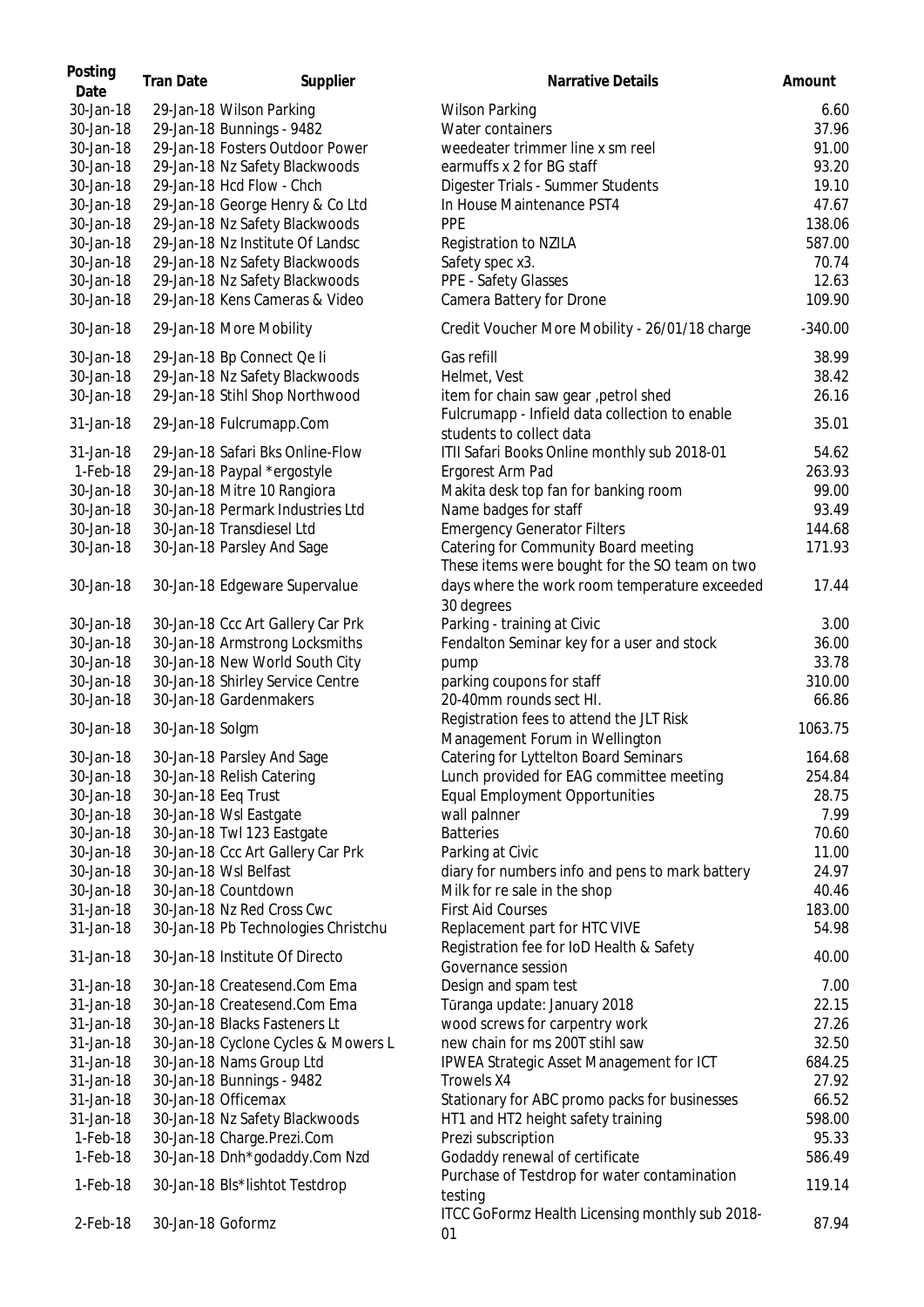| Posting<br>Date | <b>Tran Date</b> | Supplier                            | Narrative Details                                                                      | Amount |
|-----------------|------------------|-------------------------------------|----------------------------------------------------------------------------------------|--------|
| $2$ -Feb-18     |                  | 30-Jan-18 Runscope.Com              | ITII Runscope monthly sub 2018-02                                                      | 110.27 |
| 31-Jan-18       |                  | 31-Jan-18 Unichem Cashel Pharmacy   | specialised sunscreen for inspector                                                    | 24.99  |
| 31-Jan-18       |                  | 31-Jan-18 Wgtn Combined Taxis       | Taxi whilst working at MBIE in Wellington.                                             | 37.10  |
| 31-Jan-18       |                  | 31-Jan-18 Gold Band Taxis           | Taxi whilst working at MBIE in Wellington.                                             | 42.20  |
| 31-Jan-18       |                  | 31-Jan-18 Twl 220 Riccarton         | Sheets, pillowcase and duvet inner and cover for<br>First Aid Room                     | 81.00  |
| 31-Jan-18       |                  | 31-Jan-18 Jaycar Pty Ltd            | Power House Camera Repair                                                              | 73.80  |
| 31-Jan-18       |                  | 31-Jan-18 Ferrymead Mitre 10 Mega   | G2 Service                                                                             | 29.98  |
| 31-Jan-18       |                  | 31-Jan-18 Fendalton Service Ctr     | Parking Coupons                                                                        | 62.00  |
|                 |                  |                                     | These items were bought for the SO team on two                                         |        |
| 31-Jan-18       |                  | 31-Jan-18 Edgeware Supervalue       | days where the work room temperature exceeded<br>30 degrees                            | 17.44  |
| 31-Jan-18       |                  | 31-Jan-18 Mitre 10 Beckenham        | mitre10 screws tape extension leads                                                    | 202.39 |
| 31-Jan-18       |                  | 31-Jan-18 Larson Juhl               | Pickaxes & Shovels larson juhl framing points<br>hooks and matt board                  | 505.82 |
| 31-Jan-18       |                  | 31-Jan-18 Placemakers Riccartn Rp   | Bulk sand for Response Teams training                                                  | 302.77 |
| 31-Jan-18       |                  | 31-Jan-18 Jaycar Pty Ltd            | 5V power supply for Canopus digital video<br>converter                                 | 21.90  |
| 31-Jan-18       |                  | 31-Jan-18 Gardenmakers              | 20-40mm graded rounds for sect HI.                                                     | 50.00  |
| 31-Jan-18       |                  | 31-Jan-18 Ferrymead Mitre 10 Mega   | hole saw tool                                                                          | 16.98  |
| 31-Jan-18       |                  | 31-Jan-18 Twl 178 Barrington        | Swimsmart hats for schools                                                             | 18.00  |
|                 |                  |                                     | Catering for Civic event - Welcome reception for                                       |        |
| 31-Jan-18       |                  | 31-Jan-18 Relish Catering           | the Friendship Force group from US                                                     | 263.35 |
|                 |                  |                                     | Catering for Civic event - Welcome mayoral                                             |        |
| 31-Jan-18       |                  | 31-Jan-18 Relish Catering           | reception for Indian female sailors vessel team                                        | 354.21 |
| 31-Jan-18       |                  | 31-Jan-18 Noel Leeming 13           | Noel Leeming Dyson Vac                                                                 | 499.00 |
| 31-Jan-18       |                  | 31-Jan-18 Supervalue Sumner         | Milk supply for the month of January                                                   | 13.18  |
| $1-Feb-18$      |                  | 31-Jan-18 Omni Tech Chch Cbd        | screen protector for inspectors phone                                                  | 25.00  |
|                 |                  |                                     | farewell retirement lunch for staff member after                                       |        |
| $1-Feb-18$      |                  | 31-Jan-18 Shroom Room Cafe          | 23 years with Lyttelton and Diamond Harbour                                            | 150.00 |
|                 |                  |                                     | library                                                                                |        |
| $1-Feb-18$      |                  | 31-Jan-18 Field & Green             | Dinner whilst working at MBIE in Wellington.                                           | 43.00  |
| $1-Feb-18$      |                  | 31-Jan-18 Ross Galt Lock & Key      | padlocks and keys for Roto K                                                           | 990.10 |
| 1-Feb-18        |                  | 31-Jan-18 Bunnings - 9476           | brackets for seat repairs                                                              | 159.18 |
| $1-Feb-18$      |                  | 31-Jan-18 Wilson Parking            | Wilson Parking                                                                         | 8.60   |
| 1-Feb-18        |                  | 31-Jan-18 Roses Carpet              | Mat space for the education centre                                                     | 263.00 |
| 1-Feb-18        |                  | 31-Jan-18 Bunnings - 9482           | G2 Service                                                                             | 68.12  |
| $1-Feb-18$      |                  | 31-Jan-18 Ecocentral Ltd            | <b>REFUSE</b>                                                                          | 225.68 |
| $1-Feb-18$      |                  | 31-Jan-18 Createsend.Com Ema        | Design and spam test                                                                   | 7.00   |
| $1-Feb-18$      |                  | 31-Jan-18 Createsend.Com Ema        | Design and spam test                                                                   | 7.00   |
| $1-Feb-18$      |                  | 31-Jan-18 Createsend.Com Ema        | Waterways Workshop Details                                                             | 7.20   |
| $1-Feb-18$      |                  | 31-Jan-18 Createsend.Com Ema        | Waterways Workshop - to supplied stakeholders                                          | 7.33   |
| $1-Feb-18$      |                  | 31-Jan-18 Createsend.Com Ema        | Waterways Workshop Details                                                             | 7.35   |
| $1-Feb-18$      |                  | 31-Jan-18 Createsend.Com Ema        | <b>Cycling Newsletter</b>                                                              | 37.72  |
| $1-Feb-18$      |                  | 31-Jan-18 George Henry & Co Ltd     | Laser tape measure - tool for programme scoper                                         | 285.99 |
| $1-Feb-18$      |                  | 31-Jan-18 Stihl Shop Northwood      | Groynes small weedeater                                                                | 61.88  |
| $1-Feb-18$      |                  | 31-Jan-18 Trophy Shop               | <b>Global Football Festival costs</b>                                                  | 192.70 |
| $1-Feb-18$      |                  | 31-Jan-18 Bunnings - 9476           | cable cutter for stainless steel lane rope                                             | 29.98  |
| $1-Feb-18$      |                  | 31-Jan-18 Bunnings - 9476           | anti slip tape Whale pool + glue & lane rope<br>fittings, rope, safety glasses replace | 217.81 |
| $1-Feb-18$      |                  | 31-Jan-18 Nams Group Ltd            | ITPP NAMS Strategic Asset Management for ICT                                           | 684.25 |
| $1-Feb-18$      |                  | 31-Jan-18 Caltex Hornby             | Milk for tearoom                                                                       | 8.20   |
| $1-Feb-18$      |                  | 31-Jan-18 Ross Galt Lock & Key      | Call Outs for Alarms                                                                   | 646.00 |
|                 |                  |                                     | Prezzy card as promotional Smart Travel comp -                                         |        |
| $1-Feb-18$      |                  | 31-Jan-18 Prezzy Card               | University O week                                                                      | 109.72 |
| $1-Feb-18$      |                  | 31-Jan-18 Nz Toner Office Supplies  | Wireless keyboard MS 5050                                                              | 126.50 |
| $1-Feb-18$      |                  | 31-Jan-18 Oborns Nautical Rcctn     | repair to tennis cable shorten                                                         | 67.60  |
| 1-Feb-18        |                  | 31-Jan-18 The Coffee Club Christchu | Meeting                                                                                | 3.80   |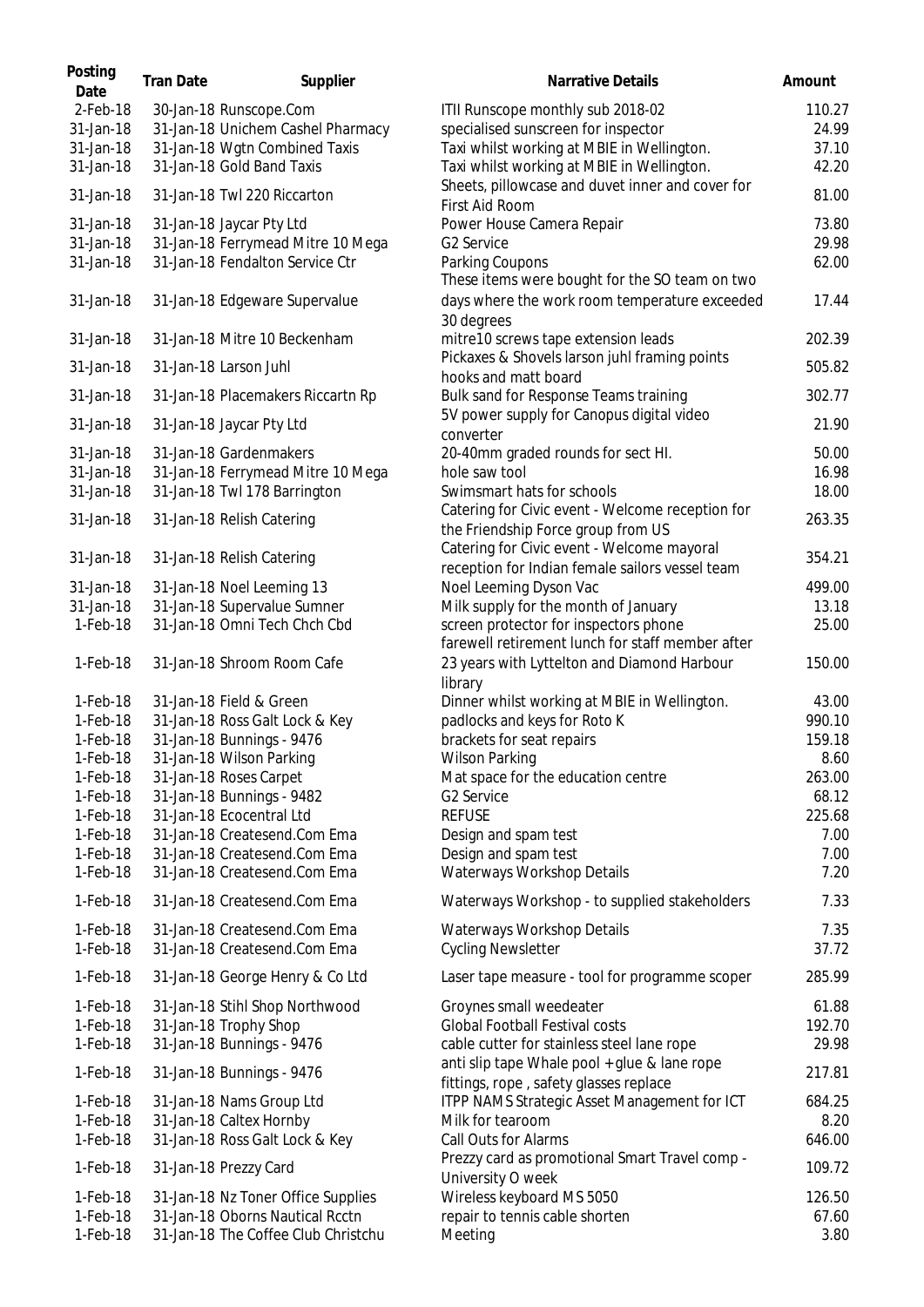| Posting<br>Date           | <b>Tran Date</b> | Supplier                                                         | Narrative Details                                                                                         | Amount        |
|---------------------------|------------------|------------------------------------------------------------------|-----------------------------------------------------------------------------------------------------------|---------------|
| $1-Feb-18$<br>$2$ -Feb-18 |                  | 31-Jan-18 Dept Of Intrnl Affairs<br>31-Jan-18 Facebk *m9pcef24y2 | Certificate<br>Instagram promotion of waitangi day events                                                 | 33.00<br>8.12 |
| $2$ -Feb-18               |                  | 31-Jan-18 Facebk *h9pcef24y2                                     | promotion of Waitangi Day events at gallery on fb                                                         | 76.93         |
| 2-Feb-18                  |                  | 31-Jan-18 Cips Australia Pty                                     | CIPS annual professional membership<br>Lazy Sundays, First hour free parking, North Avon                  | 419.00        |
| $2$ -Feb-18               |                  | 31-Jan-18 Facebk *gfwm4ejt62                                     | Road reconstruction, Water contamination, Life in<br>Chch<br>Swimsmart, Jellie Park Bike, First hour free | 60.39         |
| $2$ -Feb-18               |                  | 31-Jan-18 Facebk *ffwm4ejt62                                     | parking, North Avon Road reconstruction, Water<br>contamination                                           | 438.73        |
| $2$ -Feb-18               |                  | 31-Jan-18 Facebk *w4swneadr2                                     | Summertimes events Facebook posts                                                                         | 501.76        |
| $2$ -Feb-18               | 31-Jan-18 Nzfss  |                                                                  | NZ Freshwater Sciences Society Membership Fees                                                            | 110.00        |
| 2-Feb-18                  |                  | 31-Jan-18 Facebk *r4cm9fjsp2                                     | Facebook - social media for CTOC TI (TFC)                                                                 | 296.86        |
| 2-Feb-18                  |                  | 31-Jan-18 Facebk *tbz8seamr2                                     | Webteam facebook promotion                                                                                | 31.80         |
| 2-Feb-18                  |                  | 31-Jan-18 Amazon Mktplace Pmts                                   | 2 x satchels for iPads Turanga - test                                                                     | 101.80        |
| 2-Feb-18                  |                  | 31-Jan-18 Facebk *Inmjne2zs2                                     | 9 x Facebook advertising / promotion                                                                      | 262.18        |
| $2$ -Feb-18               |                  | 31-Jan-18 Amazon. Uk Payments                                    | Library book                                                                                              | 87.72         |
| $1-Feb-18$                |                  | 1-Feb-18 Twl 220 Riccarton                                       | x3 bags balls, items for poolside. Bucket hats.                                                           | 115.00        |
| $1-Feb-18$                |                  | 1-Feb-18 Wgtn Combined Taxis                                     | Taxi whilst working at MBIE in Wellington.                                                                | 44.70         |
| 1-Feb-18                  |                  | 1-Feb-18 Nz Institute Of Landsc                                  | Registration to Nzila                                                                                     | 587.00        |
| 1-Feb-18                  |                  | 1-Feb-18 Mitre 10 Beckenham                                      | ply, scissors, screws for cage making tables                                                              | 95.94         |
| 1-Feb-18                  |                  | 1-Feb-18 Xcm Group Limited                                       | uniform x 3                                                                                               | 110.17        |
| 1-Feb-18                  |                  | 1-Feb-18 Countdown                                               | Gift vouchers for volunteers/ capacity building                                                           | 200.00        |
| 1-Feb-18                  |                  | 1-Feb-18 Countdown                                               | Gift Vouchers for volunteers/capacity building                                                            | 260.00        |
| 1-Feb-18                  |                  | 1-Feb-18 Property Council Nz                                     | Women in Property (Property Council) event                                                                | 115.00        |
| 1-Feb-18                  |                  | 1-Feb-18 Twl 175 South City                                      | wooden spoon for education programme                                                                      | 4.00          |
| 1-Feb-18                  |                  | 1-Feb-18 Mitre 10 Beckenham                                      | tarpaulin, dustpan and brush, lawn seed and hose<br>reel for eduction programmes                          | 115.83        |
| 1-Feb-18                  |                  | 1-Feb-18 Auldhouse Computer                                      | 5-0-08-4120 - Excel Training Course                                                                       | 408.25        |
| 1-Feb-18                  |                  | 1-Feb-18 Countdown                                               | Snacks for monthly YA event                                                                               | 9.00          |
| 1-Feb-18                  |                  | 1-Feb-18 Rc Hobbies                                              | Lipo charging bags for Drone                                                                              | 58.70         |
| 1-Feb-18                  |                  | 1-Feb-18 Placemakers Riccarton                                   | estapol speed clear crate sealer workshop<br>Mitre 10 equipment (tool kit / bins / shower                 | 124.99        |
| 1-Feb-18                  |                  | 1-Feb-18 Mitre 10 Mega Papanui                                   | hooks etc)                                                                                                | 218.19        |
| 1-Feb-18                  |                  | 1-Feb-18 Fresh Choice Parklands                                  | Milk                                                                                                      | 3.45          |
| 1-Feb-18                  |                  | 1-Feb-18 Countdown                                               | Milk for Carlyle                                                                                          | 6.86          |
| 1-Feb-18                  |                  | 1-Feb-18 Ccc Parking                                             | CCC meeting parking                                                                                       | 5.50          |
| $2$ -Feb-18               |                  | 1-Feb-18 Wilson Parking                                          | <b>Wilson Parking</b>                                                                                     | 8.60          |
| $2$ -Feb-18               |                  | 1-Feb-18 Paramount Pools & Spas                                  | pool scoop                                                                                                | 43.50         |
| 2-Feb-18                  |                  | 1-Feb-18 Nz Safety Blackwoods                                    | Fluro vest and hard hat.                                                                                  | 78.29         |
| $2$ -Feb-18               |                  | 1-Feb-18 Office Max                                              | Items for cleaning scum lines, drain odours                                                               | 244.49        |
| 2-Feb-18                  |                  | 1-Feb-18 Lighting Direct Online                                  | Replacement LED lamps for Civic<br>small plant maintenance - Echo SRM 4000 - plant                        | 155.79        |
| 2-Feb-18                  |                  | 1-Feb-18 Kevin Daly Mowers Ltd                                   | 2124                                                                                                      | 56.00         |
| 2-Feb-18                  |                  | 1-Feb-18 Paramount Pools & Spas                                  | Algae killer for Peacock Fountain x 5lts                                                                  | 95.60         |
| 2-Feb-18                  |                  | 1-Feb-18 Wilson Parking                                          | <b>Wilson Parking</b>                                                                                     | 10.60         |
| 2-Feb-18                  |                  | 1-Feb-18 Forman Building Systems                                 | Holman Compressor                                                                                         | 836.83        |
| 2-Feb-18                  |                  | 1-Feb-18 Createsend.Com Ema                                      | Woolston Cut dredging underway                                                                            | 16.59         |
| 2-Feb-18                  |                  | 1-Feb-18 Createsend.Com Ema                                      | Art Gallery email                                                                                         | 142.84        |
| 2-Feb-18                  |                  | 1-Feb-18 Mainland Fasteners Ltd                                  | connectoe bolts, files for workshop                                                                       | 109.70        |
| 2-Feb-18                  |                  | 1-Feb-18 M J Shardlow & Colid                                    | artline drawing pens, bumpons, fragile labels                                                             | 124.44        |
| 2-Feb-18                  |                  | 1-Feb-18 Global Pc Riccarton                                     | 1TB hard drive for the security control room.                                                             | 99.00         |
| 2-Feb-18                  |                  | 1-Feb-18 Bunnings - 9476                                         | Safety and mop up materials for plant room.                                                               | 314.95        |
| 2-Feb-18                  |                  | 1-Feb-18 Stihl Shop Northwood                                    | Chainsaw bar for pruner saw                                                                               | 177.01        |
| 5-Feb-18                  |                  | 1-Feb-18 Smartsign                                               | Labels                                                                                                    | 366.10        |
| 5-Feb-18                  |                  | 1-Feb-18 Fulcrumapp.Com                                          | Supply of data capture tool for CWW assets                                                                | 278.89        |
| 5-Feb-18                  |                  | 1-Feb-18 Fulcrumapp.Com                                          | Data Collection Software Monthly account for<br><b>District Planning</b>                                  | 34.86         |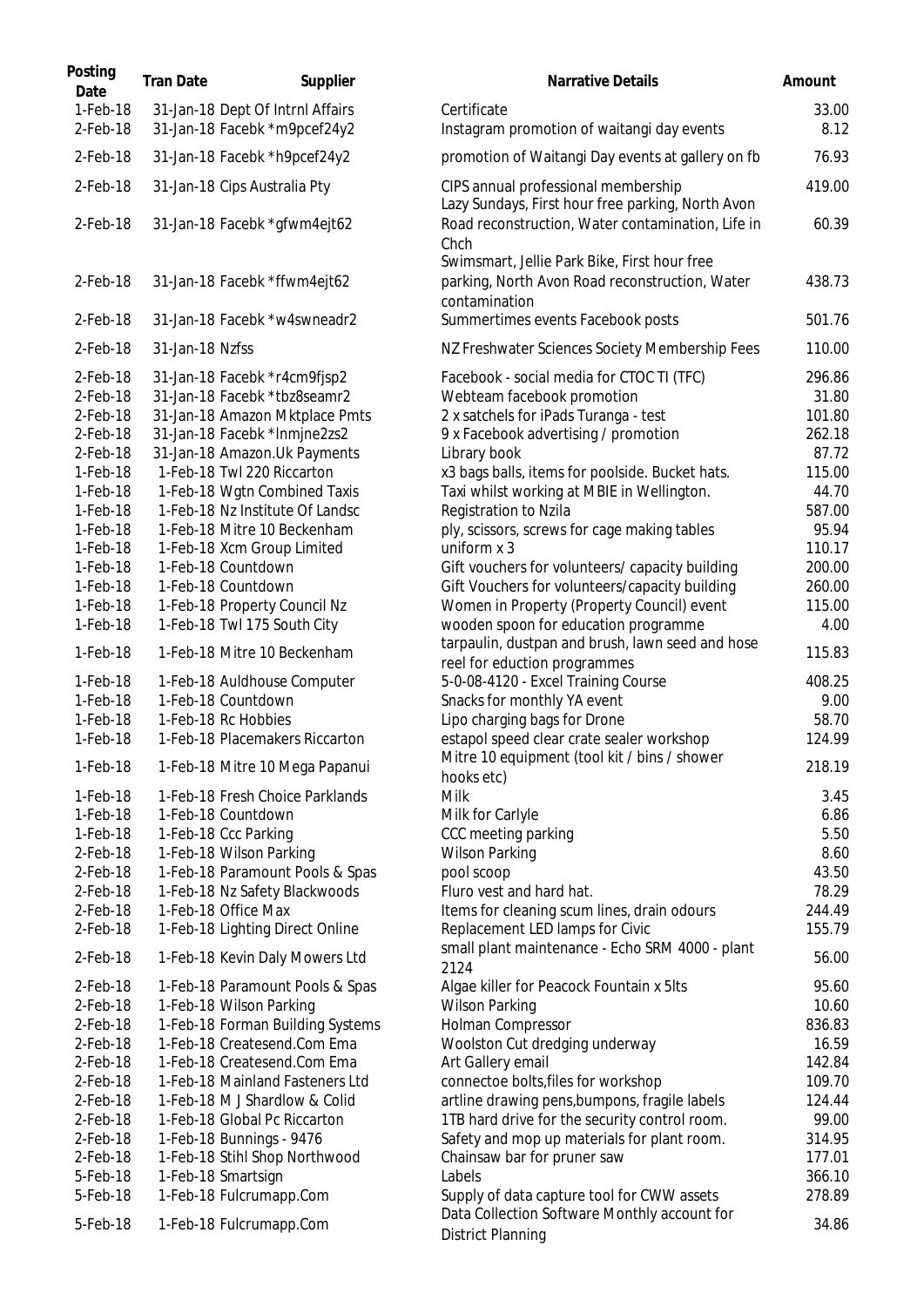| Posting<br>Date | <b>Tran Date</b> | Supplier                                                   | Narrative Details                                                                   | Amount |
|-----------------|------------------|------------------------------------------------------------|-------------------------------------------------------------------------------------|--------|
| 5-Feb-18        | 1-Feb-18 Iso/cs  |                                                            | ISO 50004 PDF + ePub                                                                | 239.39 |
| 5-Feb-18        |                  | 1-Feb-18 Paypal *koalazone                                 | Change table disposable changing mats                                               | 385.83 |
| 2-Feb-18        |                  | 2-Feb-18 Twl 178 Barrington                                | Clipboard, highlighter, pen                                                         | 13.50  |
| 2-Feb-18        |                  | 2-Feb-18 Taxi Tech Transport                               | Taxi whilst working at MBIE in Wellington.                                          | 43.40  |
| 2-Feb-18        |                  | 2-Feb-18 Ashbec Trading                                    | Misc materials for Culture Galore                                                   | 169.05 |
| 2-Feb-18        |                  | 2-Feb-18 Ferrymead Mitre 10 Mega                           | Holman Compressor                                                                   | 58.98  |
| $2$ -Feb-18     |                  | 2-Feb-18 Irrigation Warehouse                              | <b>Irrigation Components</b>                                                        | 285.20 |
|                 |                  |                                                            |                                                                                     |        |
| 2-Feb-18        |                  | 2-Feb-18 Specsavers Shirley<br>2-Feb-18 Mitre 10 Beckenham | Staff eye exam and glasses                                                          | 199.00 |
| 2-Feb-18        |                  |                                                            | Purchase cable ties to secure site fencing wrap                                     | 66.88  |
| 2-Feb-18        | 2-Feb-18 Solgm   |                                                            | Registration Fee to attend the professional<br>Administrators Forum in Christchurch | 678.50 |
| 2-Feb-18        |                  | 2-Feb-18 Mitre 10 Beckenham                                | hose connection for education programme                                             | 7.98   |
| 2-Feb-18        |                  | 2-Feb-18 Central Innovation                                | ITCC ArchiCAD monthly sub 2018-02                                                   | 339.25 |
| 2-Feb-18        |                  | 2-Feb-18 Xcm Group Limited                                 | Jackets for new Compliance staff                                                    | 280.14 |
| 2-Feb-18        | 2-Feb-18 Skybus  |                                                            | Bus from airport to Auckland central, 50014335                                      | 18.00  |
| $2$ -Feb-18     |                  | 2-Feb-18 Blue Star Taxis                                   | Taxi from home to airport, 50014335                                                 | 62.00  |
| 5-Feb-18        |                  | 2-Feb-18 Wilson Parking                                    | <b>Wilson Parking</b>                                                               | 6.60   |
| 5-Feb-18        |                  | 2-Feb-18 Seal Imports Chch                                 | Stepscreen No. 3 Weir Cable                                                         | 151.78 |
| 5-Feb-18        |                  | 2-Feb-18 Workplace Safety Sup                              | Heaalth & Safety Supplies                                                           | 603.75 |
| 5-Feb-18        |                  | 2-Feb-18 Apple NZ Gcs                                      | Apple VPP purchase - Dragonbrush                                                    | 19.52  |
| 5-Feb-18        |                  | 2-Feb-18 Bunnings - 9476                                   | Pumps for Okains Bay Floodwater Clearance                                           | 285.20 |
| 5-Feb-18        |                  | 2-Feb-18 M J Shardlow & Colid                              | stakes for cage tying gizmo                                                         | 110.40 |
| 5-Feb-18        |                  | 2-Feb-18 Createsend.Com Ema                                | King tide update 5pm                                                                | 29.37  |
| 5-Feb-18        |                  | 2-Feb-18 Createsend.Com Ema                                | King tide flooding update 9am                                                       | 29.40  |
| 5-Feb-18        |                  | 2-Feb-18 Nz Safety Blackwoods                              | Gumboots for photographer                                                           | 47.89  |
| 5-Feb-18        |                  | 2-Feb-18 Createsend.Com Ema                                | Newsline 02/02/2018                                                                 | 48.57  |
| 5-Feb-18        |                  | 2-Feb-18 Createsend.Com Ema                                | SummerTimes events newsletter January 31 2018                                       | 161.86 |
| 5-Feb-18        |                  | 2-Feb-18 Farmlands Co-Operative So                         | 100m Lateral 16mm Tube                                                              | 66.02  |
| 5-Feb-18        |                  | 2-Feb-18 Sign Network Ltd                                  | Eyeleting                                                                           | 13.80  |
| 5-Feb-18        |                  | 2-Feb-18 Paknsave Moorhouse                                | Milk for staff room                                                                 | 2.65   |
| 5-Feb-18        |                  | 2-Feb-18 Yogaglo.Com                                       | Yogaglo website subscription for tutors to access.                                  | 25.24  |
| 5-Feb-18        |                  | 2-Feb-18 Kevin Daly Mowers Ltd                             | Sharpen blades on hedge trimmers                                                    | 90.00  |
| 5-Feb-18        |                  | 2-Feb-18 Kmart - Shirley                                   | Replacement of tenants' goods due to mould<br>contamination in the unit.            | 575.00 |
| 5-Feb-18        |                  | 2-Feb-18 Nz Safety Blackwoods                              | Safety Gear - Compliance                                                            | 308.81 |
| 5-Feb-18        |                  | 2-Feb-18 Evolution Cycles Limited                          | Bike pump for Cycle safe team one                                                   | 70.00  |
| 5-Feb-18        |                  | 2-Feb-18 Google*svcsapps Antarc                            | Google account for The Antarctic Office - Feb                                       | 44.54  |
| 5-Feb-18        |                  | 2-Feb-18 Scorpio Books                                     | Library book                                                                        | 40.00  |
| 5-Feb-18        |                  | 2-Feb-18 Skr*abebooks 4y9tdj                               | Library book                                                                        | 62.39  |
| 5-Feb-18        |                  | 2-Feb-18 Amazon.Uk Payments                                | Library book                                                                        | 81.97  |
| 5-Feb-18        |                  | 2-Feb-18 Amazon.Uk Payments                                | Library book                                                                        | 100.98 |
| 5-Feb-18        |                  | 2-Feb-18 Librocoital                                       | Library book                                                                        | 128.49 |
| 5-Feb-18        |                  | 2-Feb-18 Crown Cabs                                        | Taxi to accom in Auckland, 50014335                                                 | 22.00  |
| 5-Feb-18        |                  | 2-Feb-18 Pullman Akl Juice Bar                             | Drinks with Gerard, Frontier Touring, 50014130                                      | 43.86  |
| 5-Feb-18        |                  | 2-Feb-18 Atbangkok Limited                                 | Dinner, Sony Music, 50014130                                                        | 71.00  |
| 5-Feb-18        |                  | 3-Feb-18 Briscoes Chch Salisbury                           | Food cover for Community Pride Garden Awards                                        | 14.99  |
| 5-Feb-18        |                  | 3-Feb-18 Amazon Mktplace Pmts                              | 2018<br>Numbered stickers for spin bikes.                                           | 18.92  |
| 5-Feb-18        |                  | 3-Feb-18 Countdown                                         | Milk for re sale in the shop                                                        | 34.68  |
| 5-Feb-18        |                  | 3-Feb-18 Briscoes Chch Salisbury                           | Document tray                                                                       | 13.59  |
| 5-Feb-18        |                  | 3-Feb-18 Atomic Coffee Roasters                            | Breakfast, Universal Music, 50014130                                                | 62.50  |
| 5-Feb-18        |                  | 4-Feb-18 Spotify P04d45f4f0                                | gallery spotify account monthly fee                                                 | 14.99  |
| 5-Feb-18        |                  | 4-Feb-18 Mitre 10 Mega Papanui                             | Varnish for corflute                                                                | 23.96  |
| 5-Feb-18        |                  | 4-Feb-18 Mitre 10 Mega Papanui                             | varnish for corflutes                                                               | 51.38  |
| 5-Feb-18        |                  | 4-Feb-18 Ecocentral Ltd                                    | Dump fees                                                                           | 19.62  |
| 5-Feb-18        |                  | 4-Feb-18 Ferrymead Mitre 10 Mega                           | Cleaning container purchased for shelter                                            | 37.54  |
| 5-Feb-18        |                  | 4-Feb-18 Mitre 10 Beckenham                                | Stanley wrecking bar                                                                | 45.88  |
| 5-Feb-18        |                  | 4-Feb-18 Super Shuttle                                     | Shuttle from airport to home, 50014335                                              | 33.00  |
|                 |                  |                                                            |                                                                                     |        |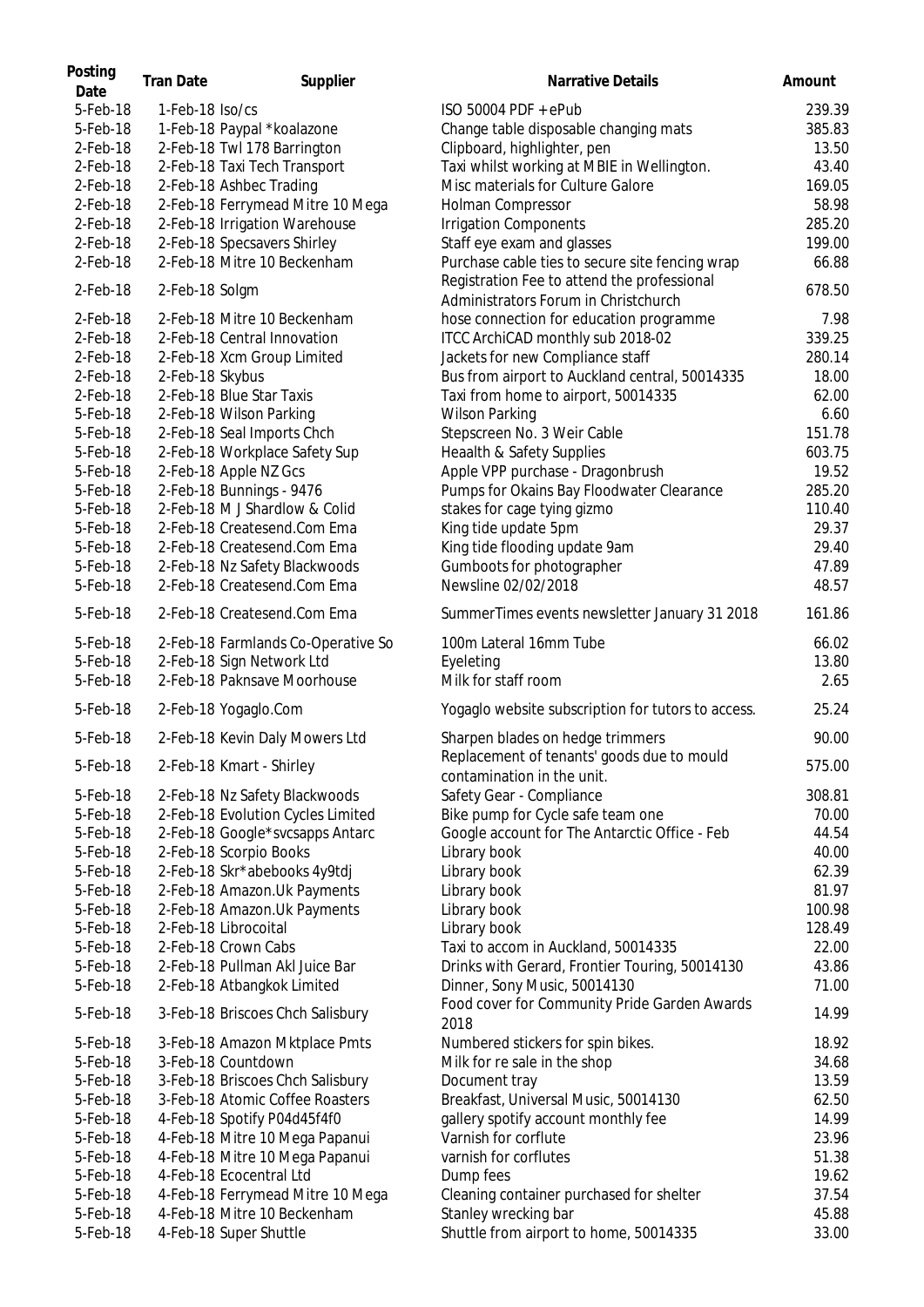| Posting<br>Date      | <b>Tran Date</b> | Supplier                                            | <b>Narrative Details</b>                                                                                | Amount          |
|----------------------|------------------|-----------------------------------------------------|---------------------------------------------------------------------------------------------------------|-----------------|
| 5-Feb-18<br>7-Feb-18 |                  | 4-Feb-18 Crown Cabs<br>4-Feb-18 Formassembly.Com    | Taxi from accom to Auckland airport, 50014335<br>ITDC FormAssembly Monthly sub 2018-02                  | 70.00<br>365.94 |
| 7-Feb-18             |                  | 4-Feb-18 Amazon Web Services                        | CBD 3D model hosting                                                                                    | 0.31            |
| 5-Feb-18             |                  | 5-Feb-18 Environmental Dfnce Soc                    | Last Line of Defence book for Consenting and<br>Compliance Group x 2                                    | 58.00           |
| 5-Feb-18             |                  | 5-Feb-18 Pak N Save Northlands                      | Nappies for Resale - GC Retail                                                                          | 490.01          |
| 5-Feb-18             |                  | 5-Feb-18 Goldpine Christchurch                      | pegs for cage making gizmo                                                                              | 24.96           |
| 5-Feb-18<br>5-Feb-18 |                  | 5-Feb-18 Fresh Choice Parklands                     | eggs for Travis predator traps                                                                          | 33.49           |
|                      |                  | 5-Feb-18 Hoyts Riccarton                            | <b>Summer Reading Prizes</b><br>Battery for car park remote for Head of Transport                       | 55.00           |
| 5-Feb-18             |                  | 5-Feb-18 Freshchoice City Mkt                       | car park                                                                                                | 7.00            |
| 5-Feb-18             |                  | 5-Feb-18 New World Halswell                         | Drinking Water transported to Wairewa marae for<br>Waitangi Day Citizenship Ceremony as per H/S         | 9.99            |
| 5-Feb-18             |                  | 5-Feb-18 New World Halswell                         | Drinking Water for Waitangi Day Citizenship<br>Ceremony attendees                                       | 19.98           |
| 5-Feb-18             |                  | 5-Feb-18 Ascent Technology Ltd                      | Replacement headphones for HALC                                                                         | 323.77          |
| 5-Feb-18             |                  | 5-Feb-18 Mitre 10 Beckenham                         | 2 Hose Connectors, 2 Female Tap Keys                                                                    | 31.48           |
| 5-Feb-18             |                  | 5-Feb-18 Twl 181 Belfast                            | item for wet books and folders                                                                          | 24.00           |
| 5-Feb-18             |                  | 5-Feb-18 Is Cleaning Ltd                            | carpet cleaner for smell removal hopping                                                                | 69.00           |
| 5-Feb-18             |                  | 5-Feb-18 Countdown                                  | Milk for re sale in the shop                                                                            | 33.86           |
| 7-Feb-18             |                  | 5-Feb-18 Omc Power Equipment                        | Freund shears for Ihutai Trust vols at Charlesworth<br>Reserve (replacement for set bought in Jan 2013) | 179.98          |
| 7-Feb-18             |                  | 5-Feb-18 Cancer Society - Canterbu                  | sun block x 3                                                                                           | 206.97          |
| 7-Feb-18             |                  | 5-Feb-18 Dyers Road Itm                             | Ground Maintenance Petrol Can                                                                           | 15.80           |
| 7-Feb-18             |                  | 5-Feb-18 Bunnings - 9482                            | Holman Compressor                                                                                       | 149.00          |
| 7-Feb-18             |                  | 5-Feb-18 Officemax                                  | Shelton rubberbands                                                                                     | 25.99           |
| 7-Feb-18             |                  | 5-Feb-18 Createsend.Com Ema                         | Update on Central City Transport - 5 February<br>2018                                                   | 8.23            |
| 7-Feb-18             |                  | 5-Feb-18 Createsend.Com Ema                         | Ngā Puna Wai Sports Hub update - February 2018                                                          | 17.86           |
| 7-Feb-18             |                  | 5-Feb-18 Paknsave Moorhouse                         | milk for staff room                                                                                     | 2.65            |
| 7-Feb-18             |                  | 5-Feb-18 Rmit University                            | Interloan charges for 2 items                                                                           | 33.38           |
| 7-Feb-18             |                  | 5-Feb-18 The Sensory Corner                         | Grabit set of 3 Giant Yuk e ball                                                                        | 159.90          |
| 7-Feb-18<br>7-Feb-18 |                  | 5-Feb-18 Q Store - Palms<br>5-Feb-18 Fulcrumapp.Com | Plastic Bucket for children's area                                                                      | 19.11<br>35.21  |
| 7-Feb-18             |                  | 5-Feb-18 Bunnings - 9482                            | programme for field data collection on ipad<br>Security tap                                             | 34.68           |
| 7-Feb-18             |                  | 5-Feb-18 Silica Gel Products                        | Silica gel packets for track counters                                                                   | 151.27          |
| 7-Feb-18             |                  | 5-Feb-18 Amazon *mktplce Eu-Uk                      | Library book                                                                                            | 56.35           |
| 7-Feb-18             |                  | 5-Feb-18 Skr*abebooks 4ycyhr                        | Library book                                                                                            | 60.12           |
| 7-Feb-18             |                  | 6-Feb-18 Bunnings - 9476                            | Picture hanging tape for noticeboard                                                                    | 5.78            |
| 7-Feb-18             |                  | 6-Feb-18 Placemakers Cranford                       | Landscaping Supplies                                                                                    | 33.43           |
| 7-Feb-18             |                  | 6-Feb-18 Bp Connect Marshlands                      | Milk for BLFP                                                                                           | 12.57           |
| 7-Feb-18             |                  | 6-Feb-18 Pakn Save Rangiora                         | Grocery items for re sale in the shop                                                                   | 84.95           |
| 7-Feb-18             |                  | 6-Feb-18 Pakn Save Rangiora                         | Grocery items for re sale in the shop                                                                   | 180.72          |
| 8-Feb-18             |                  | 6-Feb-18 Psn Events Pty Ltd                         | PSN - Local Government Transformation Series                                                            | 129.49          |
| 7-Feb-18             |                  | 7-Feb-18 Pak N Save Northlands                      | Lg size little swimmers for sale. Cold power for<br>washing machine.                                    | 122.04          |
| 7-Feb-18             |                  | 7-Feb-18 Freshchoice City Mkt                       | supplies for curators tour and nibbles with public                                                      | 44.91           |
| 7-Feb-18             |                  | 7-Feb-18 Chch City Council Civic                    | special licence fee                                                                                     | 207.00          |
| 7-Feb-18             |                  | 7-Feb-18 Tulsi Cuba Street                          | Dinner whilst working at MBIE in Wellington                                                             | 24.40           |
| 7-Feb-18             |                  | 7-Feb-18 Gold Band Taxis                            | Taxi whilst working at MBIE in Wellington.                                                              | 39.80           |
| 7-Feb-18<br>7-Feb-18 |                  | 7-Feb-18 Hutt & City Taxis<br>7-Feb-18 Countdown    | Taxi whilst working at MBIE in Wellington.                                                              | 42.40           |
| 7-Feb-18             |                  | 7-Feb-18 Placemakers Cranford                       | toilet paper, milk, hand wash for staff room<br>Landscaping supplies                                    | 25.94<br>96.57  |
| 7-Feb-18             |                  | 7-Feb-18 Ccc Art Gallery Car Prk                    | Parking for team training at Civic                                                                      | 7.00            |
| 7-Feb-18             |                  | 7-Feb-18 Little Big Tree Co                         | Potting mix for plants at Bishopdale Library                                                            | 27.90           |
| 7-Feb-18             |                  | 7-Feb-18 Mitre 10 Mega Papanui                      | Pot Plant saucers, Fertiliser Bishopdale Library                                                        | 65.94           |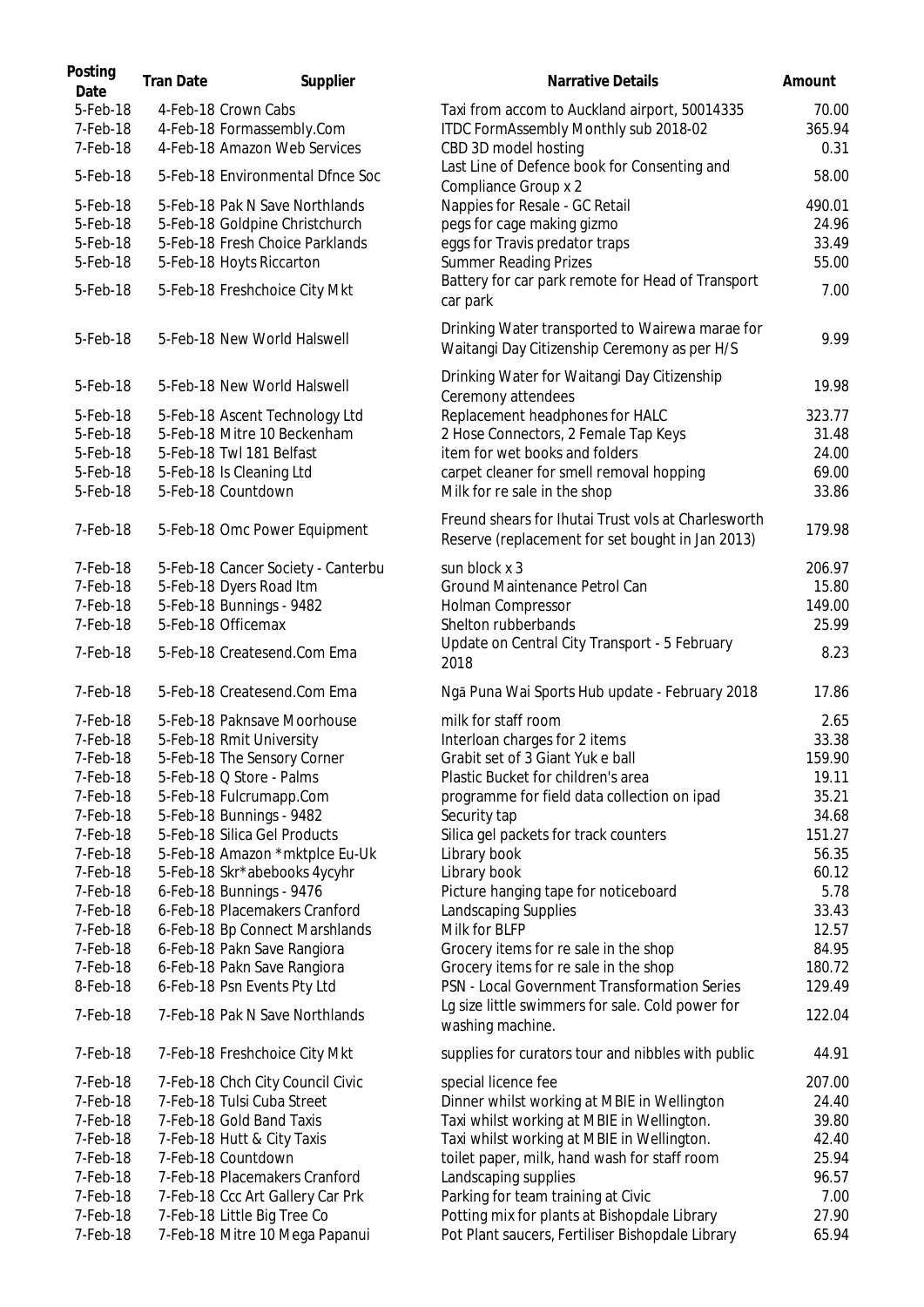| Posting<br>Date | <b>Tran Date</b> | Supplier                           | <b>Narrative Details</b>                                                            | Amount |
|-----------------|------------------|------------------------------------|-------------------------------------------------------------------------------------|--------|
| 7-Feb-18        |                  | 7-Feb-18 Roots Shoots & Fruits     | Bio-repel x3 for Mona vale.                                                         | 767.03 |
| 7-Feb-18        |                  | 7-Feb-18 Twl 123 Eastgate          | Susatainability programme resources                                                 | 15.00  |
| 7-Feb-18        | 7-Feb-18 Rmla    |                                    | RMLA Seminar 6th March                                                              | 125.00 |
| 7-Feb-18        |                  | 7-Feb-18 Twl 175 South City        | wall clock for library                                                              | 12.00  |
| 7-Feb-18        |                  | 7-Feb-18 Shirley Vet Clinic        | vet bill paid for dog with broken leg                                               | 210.20 |
| 7-Feb-18        |                  | 7-Feb-18 Ccc Parking               | Parking                                                                             | 5.50   |
| 7-Feb-18        |                  | 7-Feb-18 Shirley Service Centre    | Parking Vouchers                                                                    | 46.50  |
| 7-Feb-18        |                  | 7-Feb-18 Countdown                 | Linwood Central Heathcote Community Board<br>meeting catering Feb 2018              | 24.69  |
| 7-Feb-18        |                  | 7-Feb-18 Aarque Group Limited      | Yellow ink cartridge for HP7200ps large format<br>printer                           | 336.72 |
| 7-Feb-18        |                  | 7-Feb-18 New World South City      | External meeting catering for CCTLG meeting                                         | 90.00  |
| 7-Feb-18        |                  | 7-Feb-18 Mitre 10 Beckenham        | Pegs for box drains                                                                 | 35.55  |
| 7-Feb-18        |                  | 7-Feb-18 Mitre 10 Mega Hornby      | Freshwater monitoring HQP wetlands                                                  | 107.72 |
| 7-Feb-18        |                  | 7-Feb-18 Uoc Parking Meters        | Parking at UC for Advocacy Workshop                                                 | 9.50   |
| 7-Feb-18        |                  | 7-Feb-18 Ascent Technology Ltd     | 3 x genius headsets - HALC - musical instruments                                    | 40.13  |
| 8-Feb-18        |                  | 7-Feb-18 Ballingers Hunting & Fish | Leaving Function                                                                    | 80.00  |
| 8-Feb-18        |                  | 7-Feb-18 Jaimes Les Macarons       | Goods for resale                                                                    | 81.08  |
| 8-Feb-18        |                  | 7-Feb-18 Createsend.Com Ema        | Waterways Workshop - to supplied stakeholders                                       | 7.30   |
| 8-Feb-18        |                  | 7-Feb-18 Createsend.Com Ema        | Waterways Workshop Details                                                          | 7.60   |
| 8-Feb-18        |                  | 7-Feb-18 Createsend.Com Ema        | Update on Central City Transport - 7 February<br>2018                               | 8.20   |
| 8-Feb-18        |                  | 7-Feb-18 New Zealand Planning Inst | Registration fee to attend an NZPI seminar called<br><b>Ethics for Planners</b>     | 550.00 |
| 8-Feb-18        |                  | 7-Feb-18 Sydney Opera House Tru    | Professional development: attend talk with<br>Biennale of Sydney curator and artist | 52.73  |
| 8-Feb-18        |                  | 7-Feb-18 Caltex Hornby             | Milk for tearoom                                                                    | 4.10   |
| 8-Feb-18        |                  | 7-Feb-18 Cycle Sport New Zealand   | Instructor helmets - Cycle safe                                                     | 89.75  |
| 8-Feb-18        |                  | 7-Feb-18 Southern H/pitality Lt    | urn for events                                                                      | 479.86 |
| 8-Feb-18        |                  | 7-Feb-18 Barrington Mall Post Shop | B G V C Customer purchase - Postage                                                 | 11.00  |
| 9-Feb-18        |                  | 7-Feb-18 Trumba Corporation        | trumba monthly licence                                                              | 141.77 |
| 9-Feb-18        |                  | 7-Feb-18 Bp 2go Halswell           | Fuel for travel to Akaroa - Fuel card missing from<br>car                           | 52.87  |
| $9$ -Feb-18     |                  | 7-Feb-18 Fulcrumapp.Com            | programme for field data collection on ipad                                         | 32.93  |
| 9-Feb-18        |                  | 7-Feb-18 Gus*spot Messenger        | Spot tracker for CTOC (GPS)                                                         | 26.92  |
| 12-Feb-18       |                  | 7-Feb-18 Paypal *koalazone         | Baby change table safety straps                                                     | 67.56  |
| 8-Feb-18        |                  | 8-Feb-18 Wgtn Combined Taxis       | Taxi whilst working at MBIE in Wellington.                                          | 43.10  |
| 8-Feb-18        |                  | 8-Feb-18 Bishopdale Service Stat   | Top Up for Volunteer Phone                                                          | 20.00  |
| 8-Feb-18        |                  | 8-Feb-18 Relish Catering           | Board catering for their Board meeting                                              | 189.76 |
| 8-Feb-18        |                  | 8-Feb-18 Roots Shoots & Fruits     | Bio Repel x3 for sect D.                                                            | 767.04 |
| 8-Feb-18        |                  | 8-Feb-18 Freshchoice City Mkt      | Catering for Sumner Rd project Management<br><b>Board Meeting</b>                   | 213.00 |
| 8-Feb-18        |                  | 8-Feb-18 Twl 181 Belfast           | 2 x 18 pack Toilet paper and 5kg box of Soap                                        | 30.00  |
| 8-Feb-18        |                  | 8-Feb-18 Bed Bath Christchurch     | Powder<br>Sheets for Tourist Flat to Replace ruined ones                            | 99.90  |
| 8-Feb-18        |                  | 8-Feb-18 Twl 180 Rangiora          | 5 Towels & face Cloths, 1 shower mat & 1 hand<br>towel to replace ruined ones.      | 151.00 |
| 8-Feb-18        |                  | 8-Feb-18 Wsl Belfast               | 2 x lnk, 2 x printing paper, 2 x correction pens and                                | 287.54 |
| 8-Feb-18        |                  | 8-Feb-18 Canterbury Cheesemonger   | 2 x dividers<br>Afternoon tea for major collection donor during                     | 6.00   |
|                 |                  |                                    | interview                                                                           |        |
| 8-Feb-18        |                  | 8-Feb-18 Divine Cakes & Dessert    | Client Gift - 5-3-08-4401                                                           | 19.90  |
| 8-Feb-18        |                  | 8-Feb-18 Pak N Save Riccarton      | meeting expenses (tea, coffee, biscuits)                                            | 33.89  |
| 8-Feb-18        |                  | 8-Feb-18 Aarque Group Limited      | 10x rolls Jetpro Bond 841x90 paper for HP7100ps                                     | 672.96 |
| 8-Feb-18        |                  | 8-Feb-18 Placemakers Riccarton     | multitool blades and glue                                                           | 87.41  |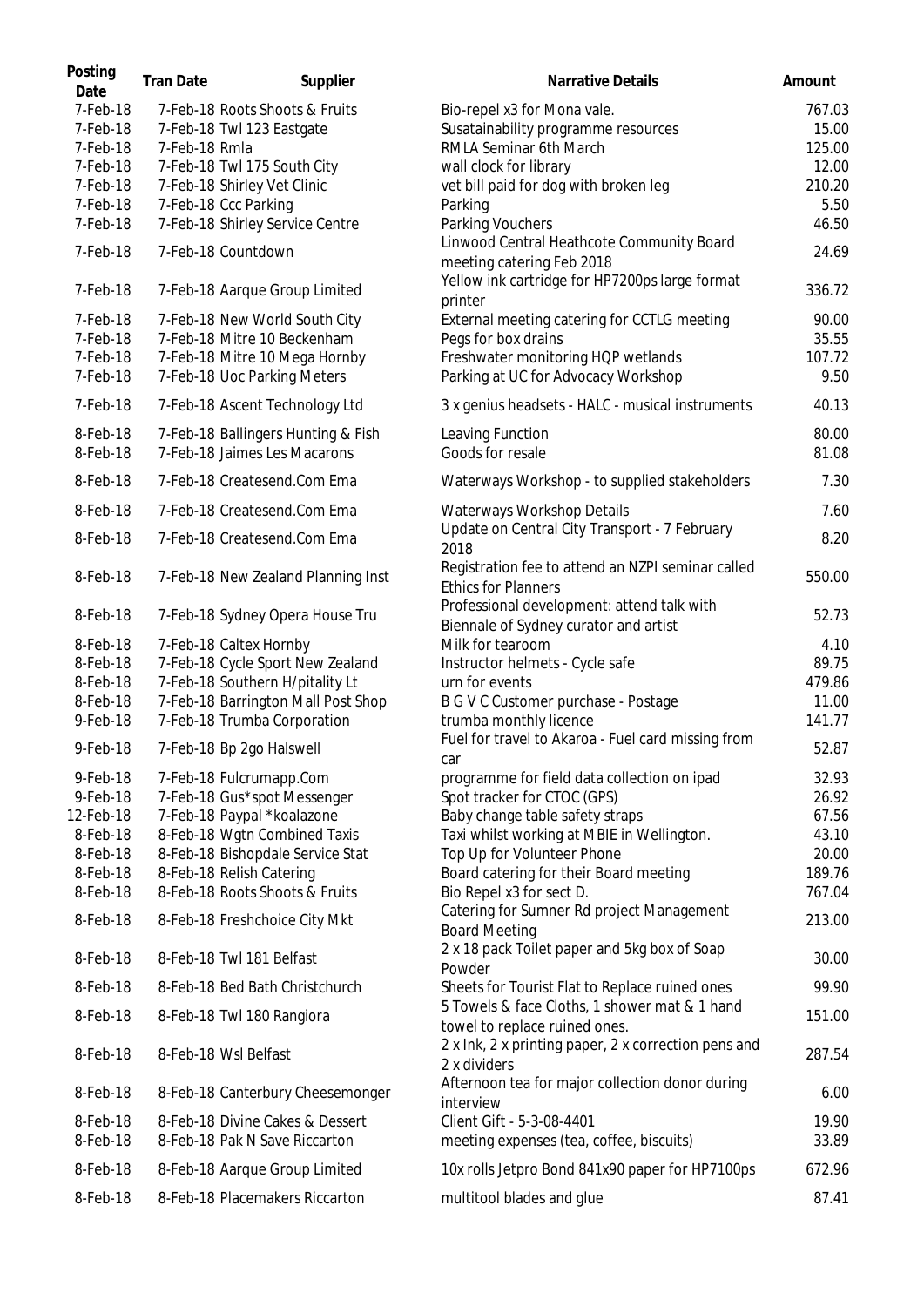| Posting<br>Date      | <b>Tran Date</b> | Supplier                                                           | <b>Narrative Details</b>                                                                                  | Amount          |
|----------------------|------------------|--------------------------------------------------------------------|-----------------------------------------------------------------------------------------------------------|-----------------|
| 8-Feb-18             |                  | 8-Feb-18 Flagmakers                                                | French flag for the civic flagpole in Akaroa -<br>replacement of the French flag on the Civic<br>flagpole | 388.99          |
| 8-Feb-18             |                  | 8-Feb-18 Reg Master Builders                                       | Payment for Master Builders membership<br>(external engagement).                                          | 287.50          |
| 8-Feb-18             |                  | 8-Feb-18 New World Kaiapoi                                         | Biscuits for Board meetings/seminars and Inter-<br><b>Agency Network Meetings</b>                         | 37.92           |
| 8-Feb-18             |                  | 8-Feb-18 Mighty Ape Limited                                        | PS4 Dual Shock WiFi controller - HA                                                                       | 189.98          |
| 8-Feb-18             |                  | 8-Feb-18 Wgtn Combined Taxis                                       | Taxi conference attendance                                                                                | 34.70           |
| 8-Feb-18             |                  | 8-Feb-18 Wgtn Combined Taxis                                       | Taxi conference attendance                                                                                | 43.00           |
| 8-Feb-18             |                  | 8-Feb-18 Xcm Group Limited                                         | Men's Drill Cargo Pants Black                                                                             | 187.34          |
| 9-Feb-18             |                  | 8-Feb-18 Wilson Parking                                            | <b>Wilson Parking</b>                                                                                     | 12.60           |
| 9-Feb-18             |                  | 8-Feb-18 James Taxi                                                | Taxi whilst working at MBIE in Wellington.                                                                | 48.60           |
| 9-Feb-18             |                  | 8-Feb-18 Saecowilson - Christch                                    | <b>Workshop Consumables</b>                                                                               | 389.33          |
| 9-Feb-18             |                  | 8-Feb-18 Saecowilson - Christch                                    | <b>Workshop Supplies</b>                                                                                  | 1225.34         |
| $9$ -Feb-18          |                  | 8-Feb-18 Nz Institute Of Landsc                                    | Registration to Nzila                                                                                     | 587.00          |
| 9-Feb-18             |                  | 8-Feb-18 Freedom Furniture                                         | Christchurch Lantern Festival 2018 - Event<br>Furniture                                                   | 309.75          |
| 9-Feb-18             |                  | 8-Feb-18 Createsend.Com Ema                                        | Port Hills Fire update                                                                                    | 15.36           |
| 9-Feb-18             |                  | 8-Feb-18 Rex Wheels & Castors                                      | castors                                                                                                   | 65.70           |
| 9-Feb-18             |                  | 8-Feb-18 Gooses Screen Design 2007                                 | 2 Uniform shirts                                                                                          | 106.65          |
| 9-Feb-18             |                  | 8-Feb-18 Accurate Instruments                                      | Calibration of 3 Clegg Hammers                                                                            | 698.05          |
| 9-Feb-18             |                  | 8-Feb-18 New World St Martins                                      | Staff morning tea                                                                                         | 51.98           |
| 9-Feb-18             |                  | 8-Feb-18 New World St Martins                                      | morning tea supplies                                                                                      | 29.26           |
| 9-Feb-18             |                  | 8-Feb-18 Fosters Outdoor Power                                     | servicing of 3 blowers and 3 weed eaters                                                                  | 601.54          |
| 9-Feb-18             |                  | 8-Feb-18 Kmart - Shirley                                           | Small items for treasure box prizes for Parklands<br>@ Play community event                               | 20.00           |
| 9-Feb-18             |                  | 8-Feb-18 Smiths Hire                                               | vacuum clean for water work                                                                               | 125.00          |
| 9-Feb-18             |                  | 8-Feb-18 Ross Galt Lock & Key                                      | Key Cabinet Bishopdale Library                                                                            | 78.00           |
| 12-Feb-18            |                  | 8-Feb-18 Mulesoft                                                  | Anypoint Platform Operations: CloudHub                                                                    | 1068.86         |
| 12-Feb-18            |                  | 8-Feb-18 Paypal *lovelysarah                                       | Nepenthes Seeds                                                                                           | 28.39           |
| 12-Feb-18            |                  | 8-Feb-18 Christchurch Airport                                      | Airport Parking - conference attendance                                                                   | 27.00           |
| 12-Feb-18            |                  | 8-Feb-18 Skr*abebooks.Co 4ye6kd                                    | Library book                                                                                              | 74.92           |
| 9-Feb-18<br>9-Feb-18 |                  | 9-Feb-18 Mitre 10 Mega Papanui<br>9-Feb-18 Hydraulink Fluid Connec | Mounting tape and glue for floor.<br>PST 5 Maintenance                                                    | 26.26<br>144.44 |
| 9-Feb-18             |                  | 9-Feb-18 Z Linwood                                                 | Card Stolen 09/02/18 - Bank to Credit                                                                     | 46.99           |
| 9-Feb-18             |                  | 9-Feb-18 Z Linwood                                                 | Card Stolen 09/02/18 - Bank to Credit                                                                     | 60.95           |
| 9-Feb-18             |                  | 9-Feb-18 Z Carlton Corner                                          | Card Stolen 09/02/18 - Bank to Credit                                                                     | 66.00           |
| $9$ -Feb-18          |                  | 9-Feb-18 Z Linwood                                                 | Card Stolen 09/02/18 - Bank to Credit                                                                     | 66.00           |
| 9-Feb-18             |                  | 9-Feb-18 Z Carlton Corner                                          | Card Stolen 09/02/18 - Bank to Credit                                                                     | 66.00           |
| 9-Feb-18             |                  | 9-Feb-18 Ccc Parking                                               | <b>CCC Parking Fee</b>                                                                                    | 6.70            |
| 9-Feb-18             |                  | 9-Feb-18 Placemakers Antigua St                                    | Tools - Social Housing Programme                                                                          | 68.75           |
| 9-Feb-18             |                  | 9-Feb-18 Roots Shoots & Fruits                                     | for Seact D, Bio Repel.                                                                                   | 264.58          |
| 9-Feb-18             |                  | 9-Feb-18 Parsley And Sage                                          | Linwood Central Heathcote Community Board<br>meeting catering 29 Jan 2018                                 | 139.15          |
| 9-Feb-18             |                  | 9-Feb-18 Peninsula Trading Post                                    | plastic crate for storage                                                                                 | 24.99           |
| 9-Feb-18             |                  | 9-Feb-18 Aerofast Tiedowns Ltd                                     | racking nets                                                                                              | 227.70          |
| 9-Feb-18             |                  | 9-Feb-18 Countdown                                                 | Volunteer bbq for mtb track workers                                                                       | 190.33          |
| 9-Feb-18             |                  | 9-Feb-18 Ferrymead Mitre 10 Mega                                   | pots for re-potting library plants and potting mix                                                        | 45.93           |
| 9-Feb-18             |                  | 9-Feb-18 Caltex Redwood                                            | Milk for Redwood Staffroom                                                                                | 7.80            |
| 9-Feb-18             |                  | 9-Feb-18 Fresh Choice Parklands                                    | <b>Milk</b>                                                                                               | 3.45            |
| 9-Feb-18             |                  | 9-Feb-18 Ferrymead Mitre 10 Mega                                   | sunscreen sparks                                                                                          | 54.80           |
| 9-Feb-18             |                  | 9-Feb-18 Wsl South City                                            | markers and log book sparks                                                                               | 95.40           |
| 9-Feb-18             |                  | 9-Feb-18 New World South City                                      | crew drinks sparks - water                                                                                | 179.40          |
| 9-Feb-18             |                  | 9-Feb-18 Ferrymead Mitre 10 Mega                                   | tent pegs events                                                                                          | 540.84          |
| 9-Feb-18             |                  | 9-Feb-18 Ccc Art Gallery Car Prk                                   | Parking Fee - meeting Civic re data in SAP                                                                | 4.00            |
| 9-Feb-18             |                  | 9-Feb-18 Pakn Save Rangiora                                        | Grocerys for re sale in the shop                                                                          | 64.33           |
| 9-Feb-18             |                  | 9-Feb-18 Ccc Parking                                               | Meeting at CCC - parking                                                                                  | 5.15            |
| 9-Feb-18             |                  | 9-Feb-18 Ccc Parking                                               | Meetings at CCC - parking                                                                                 | 6.70            |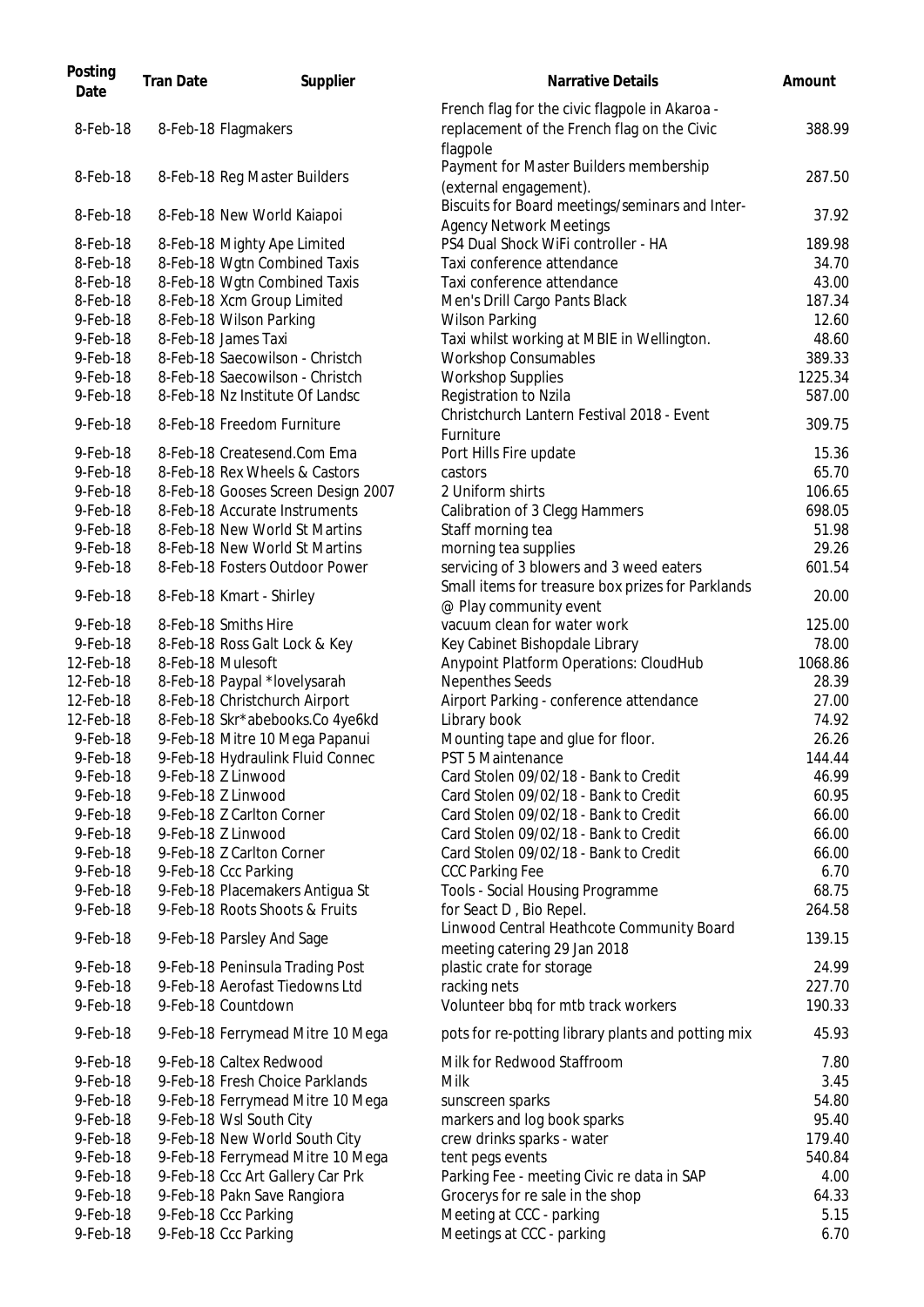| Posting<br>Date        | <b>Tran Date</b> | Supplier                                                           | <b>Narrative Details</b>                                                                                                                      | Amount           |
|------------------------|------------------|--------------------------------------------------------------------|-----------------------------------------------------------------------------------------------------------------------------------------------|------------------|
| 9-Feb-18<br>9-Feb-18   |                  | 9-Feb-18 New World Prestons<br>9-Feb-18 Four Square Akaroa         | Eggs for traps for South Brighton spit<br>Milk for morning teas                                                                               | 5.58<br>5.90     |
| 12-Feb-18              |                  | 9-Feb-18 Wilson Parking                                            | Car parking, meeting at Civic                                                                                                                 | 8.60             |
| 12-Feb-18              |                  | 9-Feb-18 Sign Network Ltd                                          | <b>Promotional Material</b>                                                                                                                   | 363.95           |
| 12-Feb-18              |                  | 9-Feb-18 Butler Auto Mart Ltd                                      | Fuel stabiliser                                                                                                                               | 14.26            |
| 12-Feb-18              |                  | 9-Feb-18 Createsend.Com Ema                                        | Community Board Newsletters SH - February 2018                                                                                                | 7.15             |
| 12-Feb-18              |                  | 9-Feb-18 Createsend.Com Ema                                        | <b>Community Board Newsletters PI</b>                                                                                                         | 7.27             |
| 12-Feb-18              |                  | 9-Feb-18 Createsend.Com Ema                                        | Community Board Newsletters BP - February 2018                                                                                                | 8.32             |
| 12-Feb-18              |                  | 9-Feb-18 Createsend.Com Ema                                        | Community Board Newsletters FWH - February<br>2018                                                                                            | 9.37             |
| 12-Feb-18              |                  | 9-Feb-18 Createsend.Com Ema                                        | Community Board Newsletters HHR - February<br>2018                                                                                            | 9.93             |
| 12-Feb-18              |                  | 9-Feb-18 Createsend.Com Ema                                        | Community Board Newsletters CB - February 2018                                                                                                | 10.32            |
| 12-Feb-18              |                  | 9-Feb-18 Createsend.Com Ema                                        | Community Board Newsletters LCH - February<br>2018                                                                                            | 19.69            |
| 12-Feb-18              |                  | 9-Feb-18 Createsend.Com Ema                                        | Newsline 09/02/2018                                                                                                                           | 48.36            |
| 12-Feb-18              |                  | 9-Feb-18 Bunnings - 9476                                           | bunnings spray paint for macrons                                                                                                              | 9.66             |
| 12-Feb-18              |                  | 9-Feb-18 New Zealand Planning Inst                                 | Annual Membership Fee for NZPI                                                                                                                | 200.00           |
| 12-Feb-18              |                  | 9-Feb-18 Ecocentric Services                                       | Registration fee to attend the Doug McKenzie-<br>Mohr, Ph.D. Community- Based Social Marketing                                                | 1030.51          |
| 12-Feb-18              |                  | 9-Feb-18 Addington Raceway                                         | 5-0-02-4160 - Client coffee for event number<br>23762 (menu tasting)                                                                          | 10.57            |
| 12-Feb-18              |                  | 9-Feb-18 Rex Wheels & Castors                                      | castors for Bull crate                                                                                                                        | 207.00           |
| 12-Feb-18              |                  | 9-Feb-18 Sprout Social                                             | ITDC Sprout Social monthly sub 2018-02                                                                                                        | 457.50           |
| 12-Feb-18              |                  | 9-Feb-18 Caltex Hornby                                             | Milk for tearoom                                                                                                                              | 8.20             |
| 12-Feb-18              |                  | 9-Feb-18 Bnz Service Fee                                           | Bank charges                                                                                                                                  | 18.61            |
| 12-Feb-18              |                  | 9-Feb-18 Smiths Bookshop                                           | Library book                                                                                                                                  | 30.00            |
| 12-Feb-18              |                  | 9-Feb-18 Chch City Council                                         | Personal Use in Error - Paid at cashier 15/02/18                                                                                              | 930.39           |
| 12-Feb-18              | 9-Feb-18 Tresori |                                                                    | Hotel accommodation for freedom camping<br>monitoring in Akaroa for weekend of 9-11 Feb.<br>Emergency carpet clean of ute 804 after full milk | 486.00           |
| 12-Feb-18              |                  | 9-Feb-18 Espresso Carwash Caf                                      | bottle exploded inside it                                                                                                                     | 256.00           |
| 12-Feb-18              |                  | 10-Feb-18 Vendhq.Com                                               | VendHQ monthly licence                                                                                                                        | 709.00           |
| 12-Feb-18              |                  | 10-Feb-18 Redpaths Ferry Road                                      | Replacement florescent tubes - office                                                                                                         | 47.96            |
| 12-Feb-18              |                  | 10-Feb-18 Repco Northwood 52                                       | Hydraulic Fluid                                                                                                                               | 89.00            |
| 12-Feb-18              |                  | 10-Feb-18 Bunnings - 9482                                          | Safety - face mask, Maintenance - sanding disks                                                                                               | 116.77           |
| 12-Feb-18<br>12-Feb-18 |                  | 10-Feb-18 Ross Galt Lock & Key<br>10-Feb-18 Artforum International | Replacement Locks - Flats<br>Artforum listing subscription                                                                                    | 141.00<br>852.47 |
| 12-Feb-18              |                  | 10-Feb-18 Smk*wufoo.Com Charge                                     | On-line vendor management system account fee                                                                                                  | 42.56            |
| 12-Feb-18              |                  | 10-Feb-18 Paknsave Moorhouse                                       | Greater Linwood Forum catering 12 Feb 2018                                                                                                    | 7.43             |
| 12-Feb-18              |                  | 10-Feb-18 Ccc Parking                                              | Meeting at CCC parking                                                                                                                        | 6.70             |
| 12-Feb-18              |                  | 11-Feb-18 Ecocentral Ltd                                           | Dump fees                                                                                                                                     | 14.72            |
| 13-Feb-18              |                  | 11-Feb-18 Wpy*cerberus Llc                                         | ITTI Cerberus FTP annual maintenance (supports<br>DHI Model Warehouse ITCS)                                                                   | 1065.59          |
| 12-Feb-18              |                  | 12-Feb-18 Organic Coffee Dose                                      | 5001-4335 Coffees at CTH Signage Meeting                                                                                                      | 12.00            |
| 12-Feb-18              | 12-Feb-18 Solgm  |                                                                    | Society of Local Government Managers<br>membership                                                                                            | 158.13           |
| 12-Feb-18              |                  | 12-Feb-18 Pgg Wrightson Chch                                       | Blade for saw                                                                                                                                 | 74.99            |
| 12-Feb-18              |                  | 12-Feb-18 Pgg Wrightson Chch                                       | Spray                                                                                                                                         | 568.00           |
| 12-Feb-18              |                  | 12-Feb-18 New World Fendalton                                      | Board supplies                                                                                                                                | 25.96            |
| 12-Feb-18              |                  | 12-Feb-18 Fendalton Service Ctr                                    | Parking Coupons - Elected Member                                                                                                              | 31.00            |
| 12-Feb-18              |                  | 12-Feb-18 Photo Warehouse                                          | Equipment for photographer                                                                                                                    | 125.00           |
| 12-Feb-18              |                  | 12-Feb-18 N Z W W A                                                | Modelling symposium                                                                                                                           | 632.50           |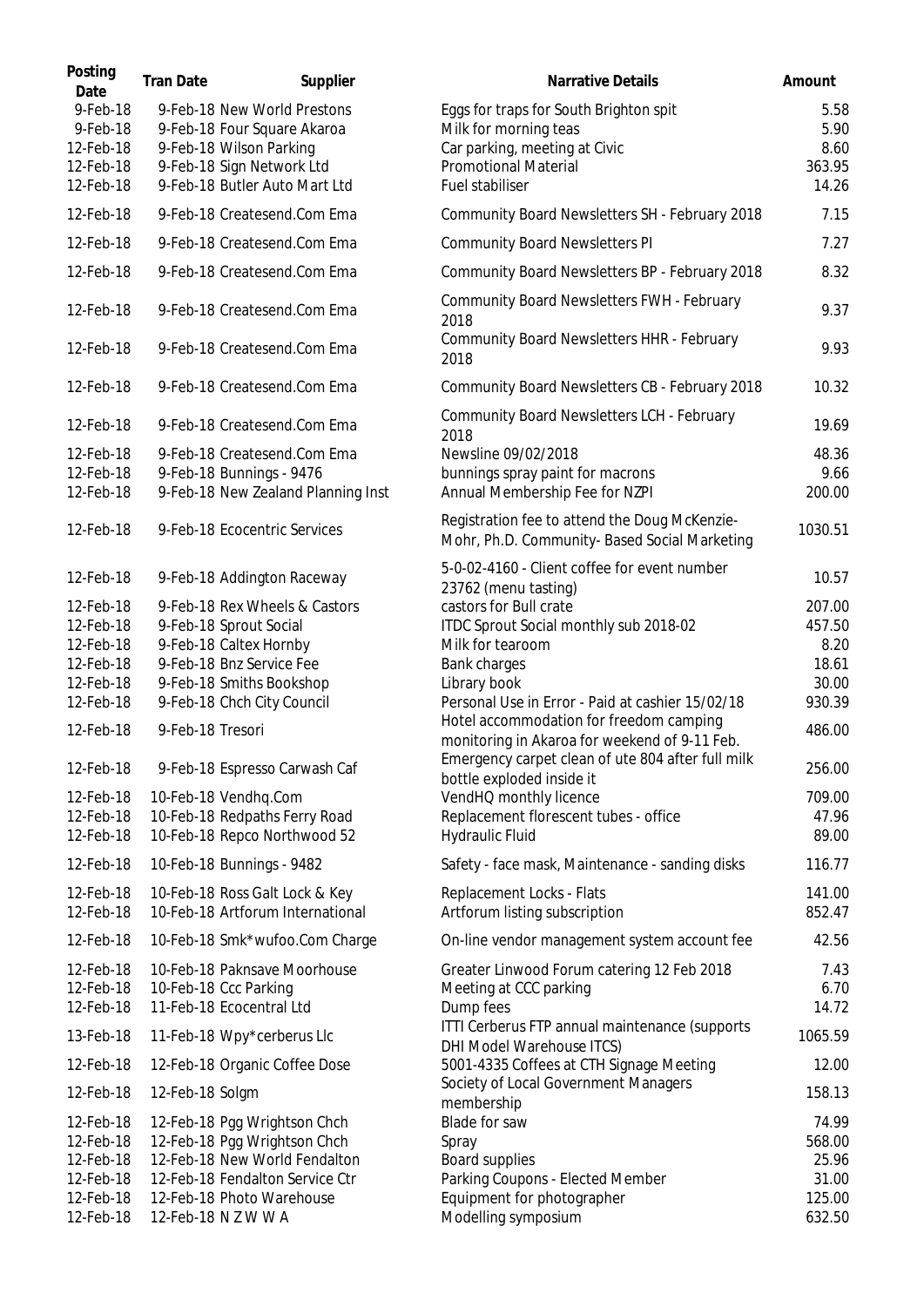| Posting<br>Date | <b>Tran Date</b> | Supplier                                   | <b>Narrative Details</b>                                                              | Amount    |
|-----------------|------------------|--------------------------------------------|---------------------------------------------------------------------------------------|-----------|
| 12-Feb-18       |                  | 12-Feb-18 Ccc Parking                      | Parking                                                                               | 7.50      |
| 12-Feb-18       |                  | 12-Feb-18 Countdown                        | Linwood Central Heathcote Community Board<br>meeting catering Feb 2018                | 36.58     |
| 12-Feb-18       |                  | 12-Feb-18 Wsl Eastgate                     | folders for agrichemical material safety Data<br><b>Sheets</b>                        | 60.93     |
| 12-Feb-18       |                  | 12-Feb-18 Ccc Parking                      | parking meter for QE2 meeting at RDT (note no<br>receipt came from machine!)          | 5.15      |
| 13-Feb-18       |                  | 12-Feb-18 Wilson Parking                   | <b>Wilson Parking</b>                                                                 | 6.60      |
| 13-Feb-18       |                  | 12-Feb-18 Wilson Parking                   | <b>Wilson Parking</b>                                                                 | 6.60      |
| 13-Feb-18       |                  | 12-Feb-18 Oderings Nurseries               | Plants for Cashmere Valley Reserve to be planted<br>by Cashmere Croquet Club          | 119.88    |
| 13-Feb-18       |                  | 12-Feb-18 Pb Technologies Christchu        | <b>CWTP SCADA</b>                                                                     | 136.62    |
| 13-Feb-18       |                  | 12-Feb-18 Saecowilson - Christch           | GB6 Change Belts                                                                      | 124.44    |
| 13-Feb-18       |                  | 12-Feb-18 George Henry & Co Ltd            | <b>Workshop Consumables</b>                                                           | 298.31    |
| 13-Feb-18       |                  | 12-Feb-18 Mainland Fasterners              | PST5 Plus Wormshop Consumables                                                        | 615.32    |
| 13-Feb-18       |                  | 12-Feb-18 Bunnings - 9476                  | 5-3-15-4160                                                                           | 19.96     |
| 13-Feb-18       |                  | 12-Feb-18 Wilson Parking                   | NZC bid meeting                                                                       | 6.60      |
| 13-Feb-18       |                  | 12-Feb-18 Ecocentral Ltd                   | Refuse disposal                                                                       | 289.45    |
| 13-Feb-18       |                  | 12-Feb-18 Richard Suckling                 | Eye test related CCC contribution (eye exam+ lens<br>contribution)                    | 224.25    |
| 13-Feb-18       |                  | 12-Feb-18 Akaroa Auto Centre Ltd           | door key for Little River Service Centre                                              | 7.00      |
| 13-Feb-18       |                  | 12-Feb-18 Radio Spectrum                   | Radio licence annual fee                                                              | 450.00    |
| 13-Feb-18       |                  | 12-Feb-18 Createsend.Com Ema               | Update on Central City Transport - 12 February<br>2018                                | 8.19      |
| 13-Feb-18       |                  | 12-Feb-18 Createsend.Com Ema               | RSU Fitness Newsletter 12 January 2018                                                | 66.10     |
| 13-Feb-18       |                  | 12-Feb-18 Kens Cameras & Video             | Collection scan L79/259                                                               | 40.00     |
| 13-Feb-18       |                  | 12-Feb-18 Nz Safety Blackwoods             | PPE                                                                                   | 260.71    |
| 13-Feb-18       |                  | 12-Feb-18 Smiths Bookshop                  | Book for a volunteer's family after he passed<br>away.                                | 30.00     |
| 13-Feb-18       |                  | 12-Feb-18 New World St Martins             | Volunteer morning tea supplies for SRS<br>Eastenders                                  | 27.02     |
| 13-Feb-18       |                  | 12-Feb-18 Ross Galt Lock & Key             | Locks for plant room at New Brighton Paddling<br>pool                                 | 295.00    |
|                 |                  | 13-Feb-18 12-Feb-18 Wilson Parking         | Parking at WestEnde for full day Emerging<br>Leaders Presentation course at Civic     | 12.60     |
| 13-Feb-18       |                  | 12-Feb-18 P B Tech Online 095269200        | USB wall chargers for stock x7                                                        | 56.76     |
| 13-Feb-18       |                  | 12-Feb-18 Whitcoulls                       | <b>Botanic Gardens Library</b>                                                        | 49.99     |
| 14-Feb-18       |                  | 12-Feb-18 Highcharts Cloud                 | Annual subscription to software for Monitoring<br>and Research Team                   | 121.70    |
| 14-Feb-18       |                  | 12-Feb-18 Pmi - Membership                 | Project Management Institute Membership<br>Renewal                                    | 267.26    |
| 14-Feb-18       |                  | 12-Feb-18 Monsoon/Accz Ltd                 | Sandals purchased online to replace those<br>damaged in auditorium.                   | 52.99     |
| 13-Feb-18       |                  | 13-Feb-18 Mitre 10 Mega Papanui            | screws, driver bit, padlocks combination roto k,<br>water timer tap, hose connectors, | 232.39    |
| 13-Feb-18       |                  | 13-Feb-18 Award Plastics                   | <b>Rotork Protection</b>                                                              | 301.30    |
| 13-Feb-18       |                  | 13-Feb-18 The Warehouse Online             | Paper for lesson Term 1 & 2 2018                                                      | 125.00    |
| 13-Feb-18       |                  | 13-Feb-18 Parsley And Sage                 | <b>Community Board Catering</b>                                                       | 171.93    |
| 13-Feb-18       |                  | 13-Feb-18 New World South City             | NPW stakeholder meeting                                                               | 19.97     |
| 13-Feb-18       |                  | 13-Feb-18 Credit Adjustment - Fraud Credit | Card Stolen 09/02/18 - Bank Credit                                                    | $-305.94$ |
| 13-Feb-18       |                  | 13-Feb-18 New World South City             | Catering items for Engagement Team                                                    | 24.35     |
| 13-Feb-18       |                  | 13-Feb-18 Twl 175 South City               | Canisters for Engagement Team                                                         | 34.00     |
| 13-Feb-18       |                  | 13-Feb-18 Countdown                        | Programming resources                                                                 | 24.00     |
| 13-Feb-18       |                  | 13-Feb-18 Countdown                        | Programming resources                                                                 | 34.98     |
| 13-Feb-18       |                  | 13-Feb-18 Parsley And Sage                 | Linwood Central Heathcote Community Board<br>seminar catering 12 Feb 2018             | 91.89     |
| 13-Feb-18       |                  | 13-Feb-18 Parsley And Sage                 | Sex work Collaborative Working Party meeting<br>catering 13 Feb 2018                  | 178.14    |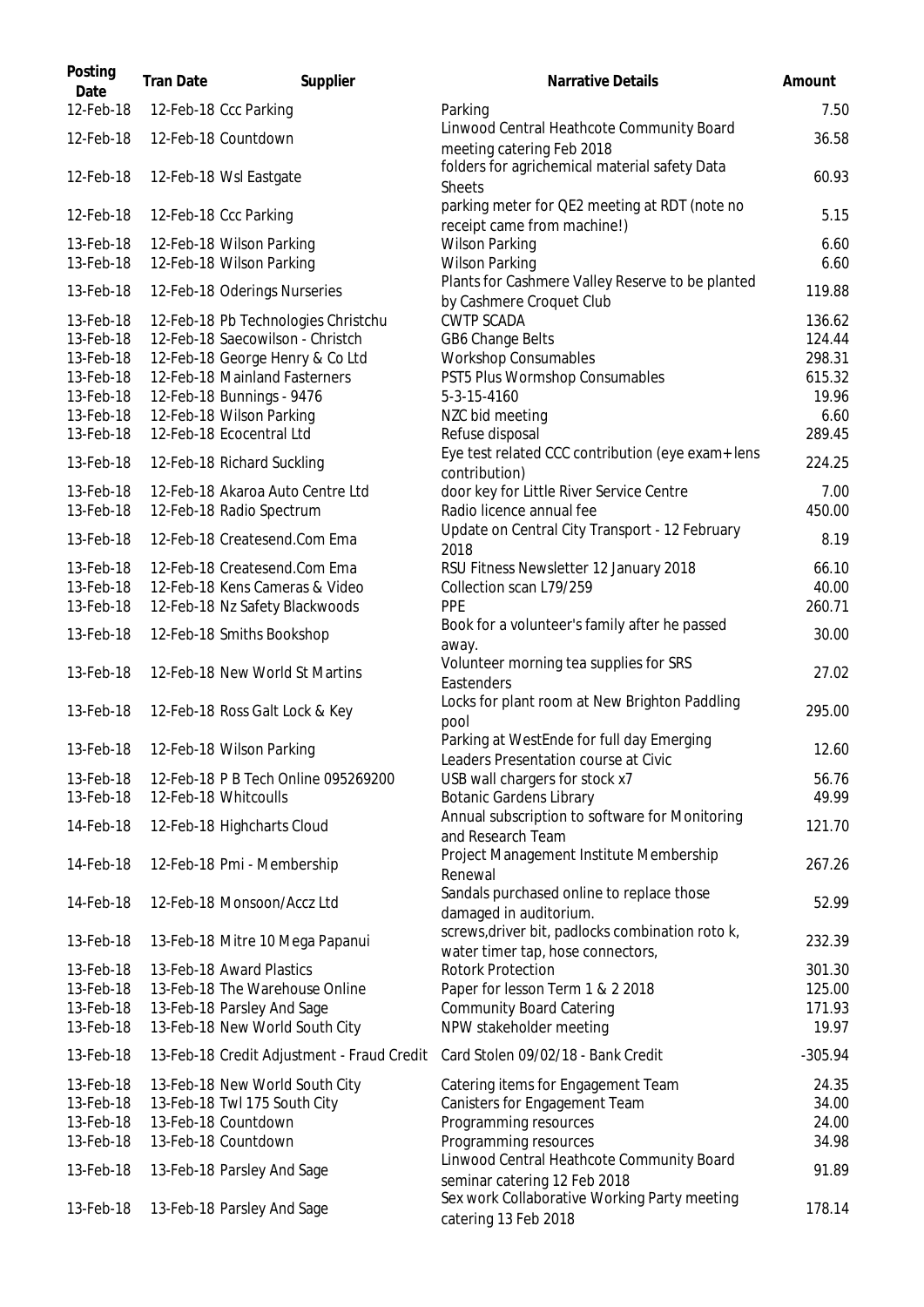| Posting<br>Date | <b>Tran Date</b> | Supplier                             | Narrative Details                                                                 | Amount  |
|-----------------|------------------|--------------------------------------|-----------------------------------------------------------------------------------|---------|
| 13-Feb-18       |                  | 13-Feb-18 Ccc Art Gallery Car Prk    | Parking                                                                           | 12.00   |
| 13-Feb-18       |                  | 13-Feb-18 Wgtn Combined Taxis        | IPWEA Strategic Asset Management for ICT,<br>Wellington                           | 41.20   |
| 13-Feb-18       |                  | 13-Feb-18 Wgtn Combined Taxis        | IPWEA Strategic Asset Management for IC,<br>Wellington                            | 42.30   |
| 13-Feb-18       |                  | 13-Feb-18 Bike Barn Christchurch     | Tyre and tube for repair to Stanley Cart                                          | 49.98   |
| 13-Feb-18       |                  | 13-Feb-18 Kool Zone Limited          | Protective cover and case for new (replacement)<br>work mobile phone              | 59.99   |
| 14-Feb-18       |                  | 13-Feb-18 Omc Power Equipment        | Freund shears for Ihutai Trust vols at Charlesworth<br>Reserve                    | 283.95  |
| 14-Feb-18       |                  | 13-Feb-18 Saecowilson - Christch     | Dryer Pump Service                                                                | 25.36   |
| 14-Feb-18       |                  | 13-Feb-18 George Henry & Co Ltd      | Workshop Consumables                                                              | 544.21  |
| 14-Feb-18       |                  | 13-Feb-18 Paymate*photoforum Inc     | Photoforum 2018 membership subscription                                           | 85.00   |
| 14-Feb-18       |                  | 13-Feb-18 Nz Safety Blackwoods       | New Air Coupling and Reel for yard.                                               | 400.77  |
| 14-Feb-18       |                  | 13-Feb-18 Bunnings - 9476            | sect C and Staff Room.                                                            | 404.05  |
| 14-Feb-18       |                  | 13-Feb-18 Strawberry Sound Canty     | Launch of the electric truck for kerbside wheelie<br>bins                         | 897.00  |
| 14-Feb-18       |                  | 13-Feb-18 Umbrellar Limited          | Discount Domains web hosting yearly fee                                           | 114.94  |
| 14-Feb-18       |                  | 13-Feb-18 1 \$ 8 Shop The Palms Mall | Programming resources                                                             | 5.00    |
| 14-Feb-18       |                  | 13-Feb-18 Filecorp NZ Limited        | Stationery - files and clips - Legal Services Unit                                | 374.35  |
| 14-Feb-18       |                  | 13-Feb-18 Cyclone Cycles & Mowers L  | new chain for chainsaw                                                            | 66.00   |
| 14-Feb-18       |                  | 13-Feb-18 Cyclone Cycles & Mowers L  | Ropoil pump for pole saw head                                                     | 138.40  |
| 14-Feb-18       |                  | 13-Feb-18 Umbrellar Limited          | tracks status web hosting bill                                                    | 189.75  |
| 14-Feb-18       |                  | 13-Feb-18 Id Solutions               | ID security Card items - plastic tags etc                                         | 863.65  |
| 14-Feb-18       |                  | 13-Feb-18 Bunnings - 9476            | Bunnings drill, screwdriver & bits for GC                                         | 282.98  |
| 14-Feb-18       |                  | 13-Feb-18 Oneill Rentals             | rental truck for collection of Rainwob II from<br>DPAG exhibition and other loans | 1031.22 |
| 14-Feb-18       |                  | 13-Feb-18 Super Cheap Auto           | Plastic tool box for microchipping set. Old one<br>broken                         | 14.99   |
| 14-Feb-18       |                  | 13-Feb-18 Lime Apple 1327753         | Taxi - Sydney                                                                     | 64.49   |
| 15-Feb-18       |                  | 13-Feb-18 Preservation Austral       | Frame - fill materials; consolidant BB Albums                                     | 128.68  |
| 15-Feb-18       |                  | 13-Feb-18 Dominos Pizza - Addington  | NPW stakeholder meeting                                                           | 70.95   |
| 15-Feb-18       |                  | 13-Feb-18 Cips Australia Pty         | CIPS Membership for 2018                                                          | 296.00  |
| 15-Feb-18       |                  | 13-Feb-18 Cips Australia Pty         | Annual CIPS membership for 2018                                                   | 296.00  |
| 15-Feb-18       |                  | 13-Feb-18 Amazon Mktplace Pmts       | Book for Kids Fest holiday programme                                              | 37.89   |
| 15-Feb-18       |                  | 13-Feb-18 Paypal *littlekiwis        | Nature Play workshop                                                              | 875.00  |
| 15-Feb-18       |                  | 13-Feb-18 Christchurch Airport       | IPWEA Strategic Asset Management for ICT,<br>Wellington                           | 27.00   |
|                 |                  |                                      | Hire of Gazebo and Chairs etc for the South                                       |         |
| 16-Feb-18       |                  | 13-Feb-18 Paypal *happyhireli        | Brighton and Southshore event                                                     | 455.00  |
| 14-Feb-18       |                  | 14-Feb-18 Mitre 10 Beckenham         | Asphalt for potholes for Avonhead Cemetery &<br>Park                              | 412.00  |
| 14-Feb-18       |                  | 14-Feb-18 Stuff Media (Ps)           | Monthly Press account for Pioneer                                                 | 33.55   |
| 14-Feb-18       |                  | 14-Feb-18 Gold Band Taxis            | Taxi whilst working at MBIE in Wellington.                                        | 38.60   |
| 14-Feb-18       |                  | 14-Feb-18 Wgtn Combined Taxis        | Taxi whilst working at MBIE in Wellington.                                        | 39.20   |
| 14-Feb-18       |                  | 14-Feb-18 Gordon Harris              | Frame - moulding materials                                                        | 30.89   |
| 14-Feb-18       |                  | 14-Feb-18 Ccc Art Gallery Car Prk    | Parking for Civic meeting                                                         | 1.00    |
| 14-Feb-18       |                  | 14-Feb-18 Twl 220 Riccarton          | Event supplies                                                                    | 14.98   |
| 14-Feb-18       |                  | 14-Feb-18 The Flag Shop Limited      | <b>Event Supplies</b>                                                             | 19.95   |
| 14-Feb-18       |                  | 14-Feb-18 Uoc Parking Meters         | Parking at University                                                             | 3.50    |
| 14-Feb-18       |                  | 14-Feb-18 Uoc Parking Meters         | Parking at University                                                             | 6.50    |
| 14-Feb-18       |                  | 14-Feb-18 Fresh Choice Parklands     | Staff room expenses - coffee, tea, milk, dishwash,<br>milo                        | 74.36   |
| 14-Feb-18       |                  | 14-Feb-18 New World Northwood        | Groynes milk 5 x long life                                                        | 9.95    |
| 14-Feb-18       |                  | 14-Feb-18 New World South City       | Milk for CJESP                                                                    | 17.96   |
| 14-Feb-18       |                  | 14-Feb-18 Wsl South City             | Laminating tsunami maps                                                           | 35.00   |
| 14-Feb-18       |                  | 14-Feb-18 Savemart Christchurch      | 5-3-08-4401 - Costumes for Mrs Browns Boys                                        | 44.96   |
| 14-Feb-18       |                  | 14-Feb-18 New World South City       | Morning tea for Prime Ministers Visit                                             | 47.69   |
| 14-Feb-18       |                  | 14-Feb-18 Countdown                  | Material for use at Team Forum                                                    | 47.92   |
| 14-Feb-18       |                  | 14-Feb-18 Noble-Adams Machinery      | Alterations to spray tank                                                         | 221.64  |
|                 |                  |                                      |                                                                                   |         |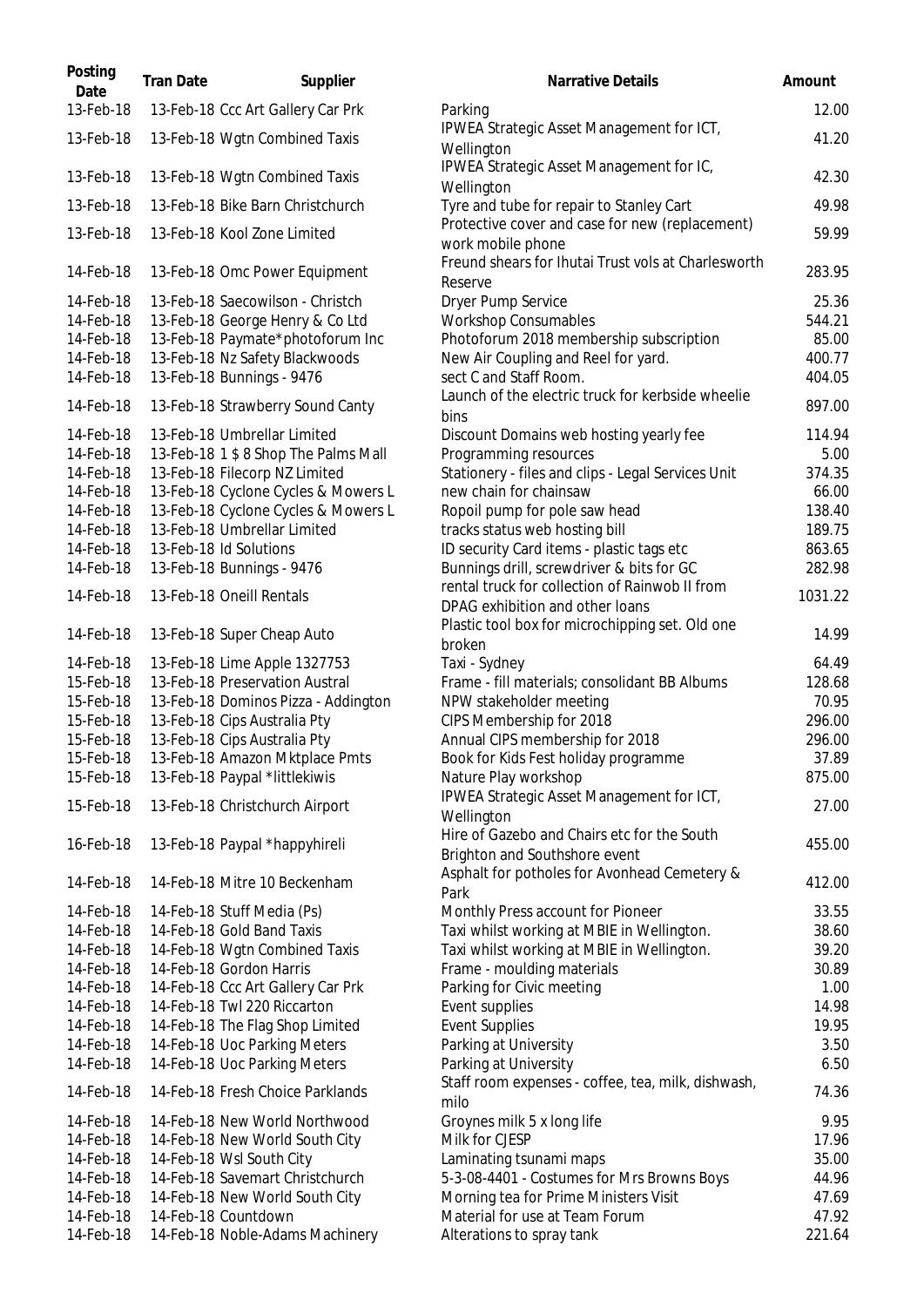| Posting<br>Date | <b>Tran Date</b>   | Supplier                            | Narrative Details                                                                                           | Amount  |
|-----------------|--------------------|-------------------------------------|-------------------------------------------------------------------------------------------------------------|---------|
| 14-Feb-18       |                    | 14-Feb-18 Klim Type Foundry         | Typeface for Stezaker exhibition                                                                            | 78.98   |
| 14-Feb-18       |                    | 14-Feb-18 Countdown                 | Supplies number 4                                                                                           | 16.38   |
| 14-Feb-18       |                    | 14-Feb-18 New World South City      | consummables sparks                                                                                         | 42.43   |
| 14-Feb-18       |                    | 14-Feb-18 Countdown                 | Milk for carlyle                                                                                            | 6.86    |
| 14-Feb-18       |                    | 14-Feb-18 Burwood Produce           | bird seed sawdust straw                                                                                     | 101.70  |
| 14-Feb-18       |                    | 14-Feb-18 Conferences & Events 29   | <b>Industrial Waters</b>                                                                                    | 900.00  |
| 15-Feb-18       |                    | 14-Feb-18 Wilson Parking            | <b>Wilson Parking</b>                                                                                       | 8.60    |
| 15-Feb-18       |                    | 14-Feb-18 Gooses Screen Design 2007 | New Uniform polos                                                                                           | 122.82  |
| 15-Feb-18       |                    | 14-Feb-18 Gooses Screen Design 2007 | New Uniform for Fitness                                                                                     | 235.90  |
| 15-Feb-18       |                    | 14-Feb-18 Agpac Limited             | plastic wrap for tree root ball wrapping                                                                    | 279.45  |
| 15-Feb-18       |                    | 14-Feb-18 Kmart - Riccarton         | Event supplies                                                                                              | 39.00   |
| 15-Feb-18       |                    | 14-Feb-18 Wilson Parking            | Parking                                                                                                     | 6.60    |
| 15-Feb-18       |                    | 14-Feb-18 Radio Spectrum            | Radio licence annual fee                                                                                    | 150.00  |
| 15-Feb-18       |                    | 14-Feb-18 Createsend.Com Ema        | Change of Venue for Community Workshops                                                                     | 7.26    |
| 15-Feb-18       |                    | 14-Feb-18 Nz Safety Blackwoods      | Hose fitting for new reel.                                                                                  | 2.67    |
| 15-Feb-18       |                    | 14-Feb-18 Akaroa Auto Centre Ltd    | Gas bottle refill for Camp BBQ                                                                              | 37.90   |
| 15-Feb-18       |                    | 14-Feb-18 Shipleys Audiovisual      | Adjust microphone level and dum kit mixer                                                                   | 100.63  |
| 15-Feb-18       |                    | 14-Feb-18 061784370                 | Light Site SC light maintenance                                                                             | 100.63  |
|                 |                    |                                     | Lock boxes and locks for Readiscover programme                                                              |         |
| 15-Feb-18       |                    | 14-Feb-18 Bunnings - 9476           | in parks                                                                                                    | 256.76  |
| 15-Feb-18       |                    | 14-Feb-18 Nz Safety Blackwoods      | hand sanitizer for ranger trucks                                                                            | 52.01   |
| 15-Feb-18       |                    | 14-Feb-18 Bunnings - 9476           | Terracotta pots alpine collection                                                                           | 240.48  |
| 15-Feb-18       |                    | 14-Feb-18 Ross Galt Lock & Key      | Noise Alarm Callouts                                                                                        | 640.00  |
|                 |                    |                                     | Prizes for the Papanui-Innes Edible Garden                                                                  |         |
| 15-Feb-18       |                    | 14-Feb-18 Oderings Nurseries        |                                                                                                             | 150.00  |
|                 |                    |                                     | Awards 2018 22 March 2018                                                                                   |         |
| 15-Feb-18       |                    | 14-Feb-18 Avonside Wainoni Vet      | Endoguard tablets for worming shelter dogs                                                                  | 780.00  |
| 15-Feb-18       |                    | 14-Feb-18 Nz Safety Blackwoods      | New boots                                                                                                   | 185.43  |
| 15-Feb-18       | 14-Feb-18 Casbolts |                                     | New motorcycle helmet and gloves                                                                            | 248.00  |
| 15-Feb-18       |                    | 14-Feb-18 Smith And Smith Chch      | windscreen wipers Mr T vehicle                                                                              | 40.00   |
| 16-Feb-18       |                    | 14-Feb-18 Facebk *p7w4zewuj2        | Boosting post for Neighbourhood Action Fund on<br>Christchurch CDEM Facebook page                           | 30.00   |
| 16-Feb-18       |                    | 14-Feb-18 Cips Australia Pty        | Attendance at CIPS NZ Conference March 2018                                                                 | 320.00  |
| 16-Feb-18       |                    | 14-Feb-18 Cips Australia Pty        | Attendance at CIPS NZ Conference, Wellington                                                                | 640.00  |
|                 |                    |                                     | March 2018                                                                                                  |         |
| 16-Feb-18       |                    | 14-Feb-18 Cips Australia Pty        | Attendance at CIPS NZ Conference, Wellington<br>March 2018                                                  | 960.00  |
| 16-Feb-18       |                    | 14-Feb-18 Www.Aliexpress.Com        | Learning Centre resources and replacements                                                                  | 204.36  |
| 16-Feb-18       | 14-Feb-18 Box_uk   |                                     | Annual subscription/fee for using Box                                                                       | 2373.07 |
| 16-Feb-18       |                    | 14-Feb-18 Skr*abebooks 4yk6kn       | Library book                                                                                                | 78.32   |
| 19-Feb-18       |                    | 14-Feb-18 Christchurch Airport      | Airport parking                                                                                             | 36.00   |
| 19-Feb-18       |                    | 14-Feb-18 Paypal *monzillamed       | Plug-in for new Desk Net                                                                                    | 56.81   |
| 15-Feb-18       |                    | 15-Feb-18 Supervalue Lyttelton      | Lyttelton Harbour Network Meeting                                                                           | 19.47   |
| 15-Feb-18       |                    | 15-Feb-18 Parsley And Sage          | <b>Board Meeting</b>                                                                                        | 194.06  |
| 15-Feb-18       |                    | 15-Feb-18 Wgtn Combined Taxis       | Taxi whilst working at MBIE in Wellington.                                                                  | 42.40   |
|                 |                    |                                     | Permaset Ink for Kids Screen Printing Workshop                                                              |         |
| 15-Feb-18       |                    | 15-Feb-18 Uni Screen                | and Event on 7th March                                                                                      | 69.81   |
|                 |                    |                                     | Yellow Materials for Yellow Moon: 3D                                                                        |         |
| 15-Feb-18       |                    | 15-Feb-18 Spotlight Stores NZ Ltd   | Construction lesson Term 1 2018                                                                             | 122.78  |
| 15-Feb-18       |                    | 15-Feb-18 Rangiora Hardware         | two garden hose hangers                                                                                     | 33.96   |
| 15-Feb-18       |                    | 15-Feb-18 Award Plastics            | Acrylic Adhesive to repair Kidson Bust case                                                                 | 27.60   |
| 15-Feb-18       |                    | 15-Feb-18 Permark Industries Ltd    | Elected Member name badge                                                                                   | 20.47   |
| 15-Feb-18       |                    | 15-Feb-18 Ccc Lichfield Carpark     | Game of 3 halves meeting                                                                                    | 2.80    |
| 15-Feb-18       |                    | 15-Feb-18 Gordon Harris             | A1 cutting mat for Design Team                                                                              | 84.49   |
| 15-Feb-18       |                    | 15-Feb-18 Briscoes Chch Salisbury   | Adhesive hooks for Skype telephone headsets.                                                                | 83.88   |
| 15-Feb-18       |                    | 15-Feb-18 Wsl South City            | Notebooks and pens for READiscover programme                                                                | 33.90   |
| 15-Feb-18       |                    | 15-Feb-18 Industrial Athletic Ltd   | Fitness bands for Jellie and GC                                                                             | 312.95  |
| 15-Feb-18       |                    | 15-Feb-18 Anzor Fasteners           | 6 No. 12mm s/s drop in Anchors and 1 No.12mm<br>s/s eye bolt for fitting handicap lift seat to pool<br>side | 67.24   |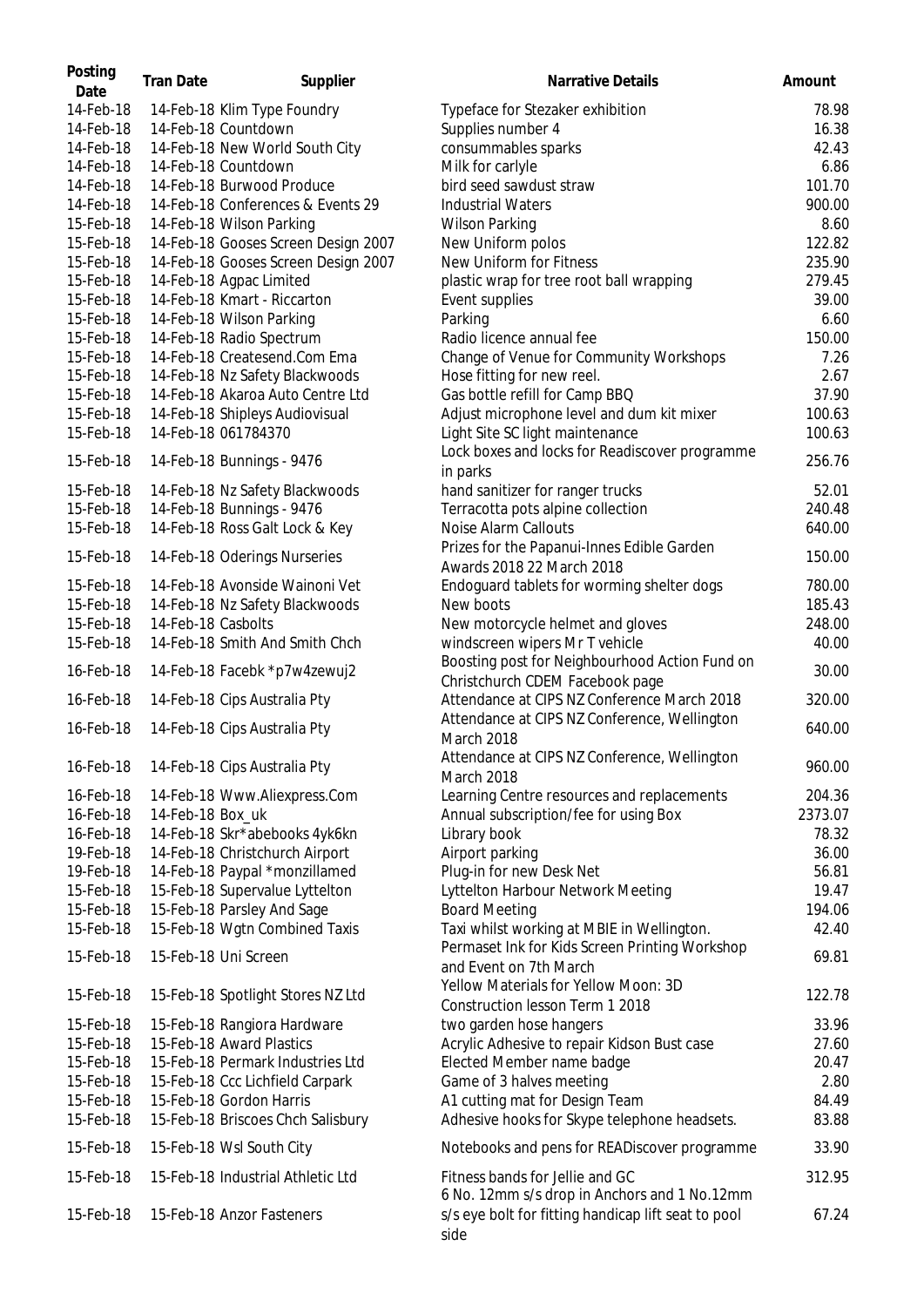| Posting<br>Date        | <b>Tran Date</b>  | Supplier                                                           | Narrative Details                                                                      | Amount          |
|------------------------|-------------------|--------------------------------------------------------------------|----------------------------------------------------------------------------------------|-----------------|
| 15-Feb-18              |                   | 15-Feb-18 Jaycar Pty Ltd                                           | Irrigation Components for city wide irrigation<br>system                               | 94.60           |
| 15-Feb-18              | 15-Feb-18 Kiwigas |                                                                    | gas bottles swap                                                                       | 186.58          |
| 15-Feb-18              | 15-Feb-18 Kiwigas |                                                                    | Gas bottles for camp BBQ'S                                                             | 186.58          |
| 15-Feb-18              |                   | 15-Feb-18 Ccc Parking                                              | Parking for CCC meeting                                                                | 3.60            |
| 15-Feb-18              | 15-Feb-18 Teepee  |                                                                    | Puppets to be used for library storytelling sessions<br>for children                   | 42.00           |
| 16-Feb-18              |                   | 15-Feb-18 Wilson Parking                                           | <b>Wilson Parking</b>                                                                  | 6.60            |
| 16-Feb-18              |                   | 15-Feb-18 Nz Safety Blackwoods                                     | Sunscreen pump 2.5l x 3                                                                | 213.60          |
| 16-Feb-18              |                   | 15-Feb-18 Old Mill Road Limite                                     | Goods for resale                                                                       | 336.38          |
| 16-Feb-18              |                   | 15-Feb-18 Manpreet Singh - Mainland                                | Taxi whilst working at MBIE in Wellington.                                             | 48.20           |
| 16-Feb-18              |                   | 15-Feb-18 Createsend.Com Ema                                       | Work finishes on Sumner Road catch bench                                               | 12.16           |
| 16-Feb-18              |                   | 15-Feb-18 Createsend.Com Ema                                       | SummerTimes events newsletter February 15 201                                          | 161.31          |
| 16-Feb-18              |                   | 15-Feb-18 Specsavers Shirley                                       | eye exam and glasses as per council policy                                             | 375.00          |
| 16-Feb-18              |                   | 15-Feb-18 Filecorp NZ Limited                                      | Stationery order charged twice. Refund received<br>8/3/18                              | 374.35          |
| 16-Feb-18              |                   | 15-Feb-18 Fitnessgear4u                                            | Bands for Jellie and GC                                                                | 261.00          |
| 16-Feb-18              |                   | 15-Feb-18 Great Southern Press                                     | Attending NZ Trenchless Technology Forum<br>22/3/18                                    | 101.17          |
| 16-Feb-18              |                   | 15-Feb-18 Kiwi Disposals                                           | Safety boots                                                                           | 199.00          |
| 16-Feb-18              |                   | 15-Feb-18 Bunnings - 9482                                          | Terracotta pots alpine collection                                                      | 172.88          |
| 16-Feb-18              |                   |                                                                    | Clothing for new employee in Compliance and                                            | 300.47          |
|                        |                   | 15-Feb-18 Nz Safety Blackwoods                                     | Investigations team A                                                                  |                 |
| 16-Feb-18              |                   | 15-Feb-18 Kmart - Shirley                                          | Felt tip pens for craft event                                                          | 10.50           |
| 16-Feb-18              |                   | 15-Feb-18 Ross Galt Lock & Key                                     | replacement locks                                                                      | 577.80          |
| 19-Feb-18              |                   | 15-Feb-18 Cips Australia Pty                                       | CIPS NZ Annual Conference                                                              | 320.00          |
| 19-Feb-18              |                   | 15-Feb-18 Christchurch Airport                                     | ChCh airport parking - Wgtn NZTA meeting                                               | 27.00           |
| 19-Feb-18              |                   | 15-Feb-18 Kowhaimedianzgeo                                         | <b>Botanic Gardens library</b>                                                         | 74.00           |
| 16-Feb-18              |                   | 16-Feb-18 Mrc Global (NZ) Ltd                                      | G3 Repairs                                                                             | 32.30           |
| 16-Feb-18              |                   | 16-Feb-18 Countdown                                                | Sunscreen                                                                              | 35.00           |
| 16-Feb-18              |                   | 16-Feb-18 Ferrymead Mitre 10 Mega                                  | Miscellaneous items for volunteers in parks                                            | 69.51           |
| 16-Feb-18<br>16-Feb-18 |                   | 16-Feb-18 Ccc Parking<br>16-Feb-18 Rubber Monkey Sales             | PDP Champion meeting<br>Microphones etc for smart phones.                              | 6.70<br>743.84  |
| 16-Feb-18              |                   | 16-Feb-18 Ferntech NZ Limited                                      | Small photographic equipment                                                           | 966.00          |
| 16-Feb-18              |                   | 16-Feb-18 Countdown                                                | parklands @ play                                                                       | 58.78           |
| 16-Feb-18              |                   | 16-Feb-18 Briscoes Riccarton                                       | Office equipment - coat hangers                                                        | 14.99           |
| 16-Feb-18              |                   | 16-Feb-18 Trade Me                                                 | Trademe equipment sales account fees.                                                  | 10.00           |
| 16-Feb-18              |                   | 16-Feb-18 Wsl South City                                           | printer ink etc                                                                        | 71.75           |
| 16-Feb-18              |                   | 16-Feb-18 Pgg Wrightson Chch                                       | Spring latches for gates on new Bowenvale track                                        | 47.45           |
| 16-Feb-18              |                   | 16-Feb-18 Mitre 10 Beckenham                                       | danger tape                                                                            | 91.68           |
| 16-Feb-18              |                   | 16-Feb-18 Twl 120 Northlands                                       | Pool toys<br>Irrigation components for city wide irrigation                            | 20.00           |
| 16-Feb-18              |                   | 16-Feb-18 Jaycar Pty Ltd                                           | system                                                                                 | 27.00           |
| 16-Feb-18              |                   | 16-Feb-18 Countdown                                                | water for sparks                                                                       | 150.44          |
| 16-Feb-18              |                   | 16-Feb-18 Kennards Hire Hornby                                     | Portable Cooling unit for Jazz Studio                                                  | 810.00          |
| 16-Feb-18              |                   | 16-Feb-18 Photo & Video Interntnl                                  | <b>HDMI</b> cable                                                                      | 12.90           |
| 16-Feb-18              |                   | 16-Feb-18 Freshchoice City Mkt                                     | retirement morning tea catering                                                        | 282.22          |
| 19-Feb-18              |                   | 16-Feb-18 Wilson Parking                                           | <b>Wilson Parking</b>                                                                  | 8.60            |
| 19-Feb-18              |                   | 16-Feb-18 Melbourne It Ltd                                         | 5016-4830 Domain Name Renewal                                                          | 50.00           |
| 19-Feb-18              |                   | 16-Feb-18 Nz Safety Blackwoods                                     | Containers for sharps for each ute                                                     | 90.71           |
| 19-Feb-18<br>19-Feb-18 |                   | 16-Feb-18 Wilson Parking                                           | <b>Wilson Parking</b><br><b>Trial Digester</b>                                         | 12.60<br>333.50 |
| 19-Feb-18              |                   | 16-Feb-18 Swagelok New Zealand<br>16-Feb-18 Westfield Gift Voucher | Volunteer expenses for Culture Galore                                                  | 400.00          |
| 19-Feb-18              |                   | 16-Feb-18 Paypal *conservatio                                      | Mylar for cons lab                                                                     | 65.55           |
| 19-Feb-18              |                   | 16-Feb-18 Hoyts Cinemas Online Gift                                | Prize for the greatest progress towards capturing                                      | 55.00           |
|                        |                   |                                                                    | processes in Promapp.                                                                  |                 |
| 19-Feb-18<br>19-Feb-18 |                   | 16-Feb-18 New Zealand Planning Inst<br>16-Feb-18 Apple NZ Gcs      | NZPI Course Registration (Ethics for Planners)<br>Apple VPP purchase istopmotion MacOS | 350.00<br>26.08 |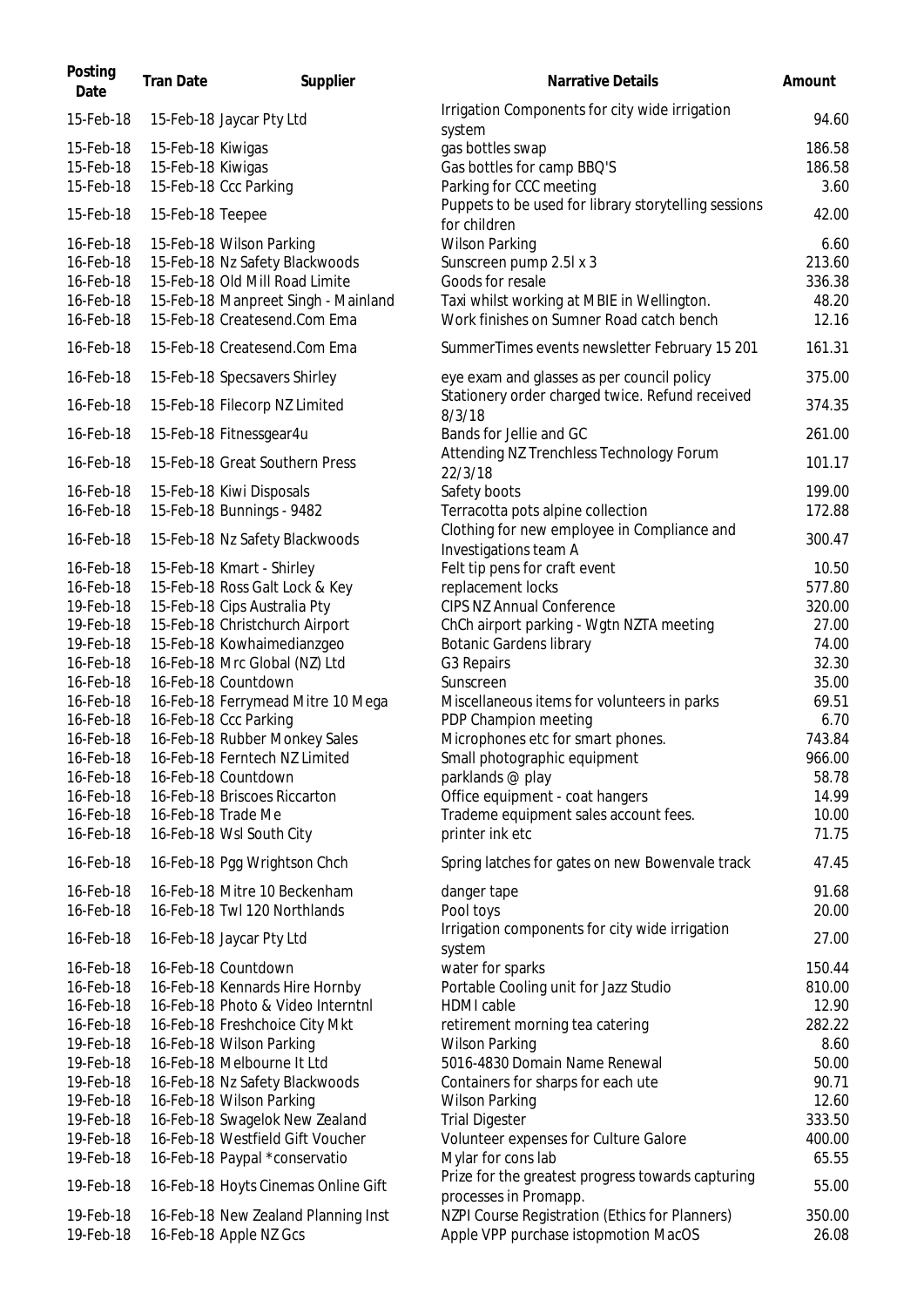| Posting<br>Date | <b>Tran Date</b> | Supplier                           | Narrative Details                                                                          | Amount   |
|-----------------|------------------|------------------------------------|--------------------------------------------------------------------------------------------|----------|
| 19-Feb-18       |                  | 16-Feb-18 Cranfield Glass          | Window replacement                                                                         | 795.00   |
| 19-Feb-18       |                  | 16-Feb-18 Createsend.Com Ema       | Update on Central City Transport - 15 February<br>2018                                     | 8.22     |
| 19-Feb-18       |                  | 16-Feb-18 Createsend.Com Ema       | Friends of the Art Gallery email                                                           | 9.72     |
| 19-Feb-18       |                  | 16-Feb-18 Createsend.Com Ema       | Newsline 16/02/2018                                                                        | 47.91    |
| 19-Feb-18       |                  | 16-Feb-18 Kmart - Riccarton        | Office equipment - 2 coat stands                                                           | 84.00    |
| 19-Feb-18       | 16-Feb-18 Solgm  |                                    | Registration for SOLGM Professional<br><b>Administrator Forum</b>                          | 701.50   |
| 19-Feb-18       |                  | 16-Feb-18 Dyers Road Itm           | Midge Control                                                                              | 24.33    |
| 19-Feb-18       |                  | 16-Feb-18 Hirepool Dryers Rd       | Tractor mower hired to mow stock paddocks                                                  | 249.68   |
| 19-Feb-18       |                  | 16-Feb-18 Nz Safety Blackwoods     | Credit Voucher Nz Safety Blackwoods                                                        | $-11.50$ |
| 19-Feb-18       |                  | 16-Feb-18 Nz Safety Blackwoods     | leather gloves and Hi vis vest                                                             | 83.22    |
| 19-Feb-18       |                  | 16-Feb-18 Nz Safety Blackwoods     | new grinder disks and general PPE                                                          | 193.92   |
| 19-Feb-18       |                  | 16-Feb-18 Axure Software           | ITDC Axure RP Pro monthly sub 2018-02                                                      | 271.82   |
| 19-Feb-18       | 16-Feb-18 Solgm  |                                    | SOLGM EA/PA Conference 2018                                                                | 701.50   |
| 19-Feb-18       |                  | 16-Feb-18 Bunnings - 9476          | Secateur snios for volunteer couple section D                                              | 32.00    |
| 19-Feb-18       |                  | 16-Feb-18 Nz Safety Blackwoods     | Materials to repair line marker                                                            | 107.06   |
| 19-Feb-18       |                  | 16-Feb-18 Caltex Hornby            | Milk for tearoom                                                                           | 12.30    |
| 19-Feb-18       |                  | 16-Feb-18 Nz Safety Blackwoods     | Safety Boots                                                                               | 214.40   |
| 19-Feb-18       |                  | 16-Feb-18 Forman Building Systems  | <b>Ceiling Tiles</b>                                                                       | 219.25   |
| 19-Feb-18       |                  | 16-Feb-18 Countdown                | Grocerys for re sale in the shop                                                           | 66.17    |
| 19-Feb-18       |                  | 16-Feb-18 Post Rouse Hill To       | Postage - returned items to supplier for credit                                            | 16.50    |
| 19-Feb-18       |                  | 17-Feb-18 Kiwi Wood                | Picnic tables                                                                              | 1000.00  |
| 19-Feb-18       |                  | 17-Feb-18 Twl 123 Eastgate         | Event supplies                                                                             | 35.49    |
| 19-Feb-18       |                  | 17-Feb-18 Z Linwood                | Event supplies                                                                             | 35.90    |
| 19-Feb-18       |                  | 17-Feb-18 Twl 123 Eastgate         | <b>Event Supplies</b>                                                                      | 38.00    |
| 19-Feb-18       |                  | 17-Feb-18 Ferrymead Mitre 10 Mega  | Credit Voucher Ferrymead Mitre 10 Mega                                                     | $-59.52$ |
| 19-Feb-18       |                  | 17-Feb-18 Ferrymead Mitre 10 Mega  | <b>Event Supplies</b>                                                                      | 70.44    |
| 19-Feb-18       |                  | 17-Feb-18 New World Fendalton      | <b>Event Supplies</b>                                                                      | 80.03    |
| 19-Feb-18       |                  | 17-Feb-18 Countdown                | <b>Volunteer Recognition</b>                                                               | 160.00   |
| 19-Feb-18       |                  | 17-Feb-18 The National Business    | Monthly subscription                                                                       | 35.00    |
| 19-Feb-18       |                  | 17-Feb-18 Cial Online Parking      | Parking                                                                                    | 51.25    |
| 19-Feb-18       |                  | 17-Feb-18 Fresh Choice Parklands   | volunteer support TWT workday                                                              | 38.47    |
| 19-Feb-18       |                  |                                    | Linwood Central Heathcote Community Board                                                  | 80.50    |
|                 |                  | 17-Feb-18 Parsley And Sage         | meeting catering 14 Feb 2018                                                               |          |
| 19-Feb-18       |                  | 17-Feb-18 Aromaunga Baxter Flowers | <b>Flowers for Prime Ministers Visit</b>                                                   | 200.00   |
| 19-Feb-18       |                  | 17-Feb-18 Countdown                | <b>Biscuits for Sister City meetings</b>                                                   | 4.98     |
| 19-Feb-18       |                  | 17-Feb-18 Hell Pizza Hereford St   | Lunch for mini MEOP run for the weekend works<br>(in the CBD).                             | 52.50    |
|                 |                  |                                    | Bubble blaster to be used in library storytelling                                          |          |
| 19-Feb-18       |                  | 17-Feb-18 Kmart - Shirley          | sessions for children.                                                                     | 10.00    |
| 19-Feb-18       |                  | 18-Feb-18 Ecocentral Ltd           | Refuse Disposal                                                                            | 196.24   |
| 19-Feb-18       |                  | 18-Feb-18 Air NZ Online            | Checked luggage                                                                            | 25.00    |
| 19-Feb-18       |                  | 18-Feb-18 Createsend.Com Ema       | Get ready for a stormy week                                                                | 29.25    |
| 19-Feb-18       |                  | 18-Feb-18 Ecocentral Ltd           | Dump fees                                                                                  | 19.62    |
| 19-Feb-18       |                  | 18-Feb-18 Bp Connect Qe li         | Milk for BLFP                                                                              | 12.57    |
| 19-Feb-18       |                  | 18-Feb-18 Fresh Choice Parklands   | Ice required for staff comfort at outside event -<br>keep cool drinks to hand in 28oC heat | 3.05     |
| 19-Feb-18       |                  | 18-Feb-18 Super Cheap Auto         | Cleaning products for Ute 846                                                              | 25.76    |
| 20-Feb-18       |                  | 18-Feb-18 Apple NZ Gcs             | Apple VPP purchase istopmotion Ipad version                                                | 13.03    |
| 21-Feb-18       | 18-Feb-18 lamfa  |                                    | IAMFA membership fee                                                                       | 278.16   |
| 19-Feb-18       |                  | 19-Feb-18 Pak N Save Northlands    | Laundry pwd.                                                                               | 7.59     |
| 19-Feb-18       |                  | 19-Feb-18 Pak N Save Northlands    | Huggies little swimmers                                                                    | 23.03    |
| 19-Feb-18       |                  | 19-Feb-18 Ferrymead Mitre 10 Mega  | <b>Workshop Consumables</b>                                                                | 82.72    |
| 19-Feb-18       |                  | 19-Feb-18 Pak N Save Northlands    | GC Retail - Nappies for Resale 68500, 61230,<br>60640 - \$77.00 Part of Farewell function  | 567.98   |
| 19-Feb-18       |                  | 19-Feb-18 Countdown                | South Brighton and Southshore ebvent sunday                                                | 115.13   |
| 19-Feb-18       |                  | 19-Feb-18 Trade Me                 | 25th February - food<br>Trademe equipment sales account fees.                              | 10.00    |
| 19-Feb-18       |                  | 19-Feb-18 Caltex Redwood           | Milk for Redwood Staffroom                                                                 | 9.89     |
|                 |                  |                                    |                                                                                            |          |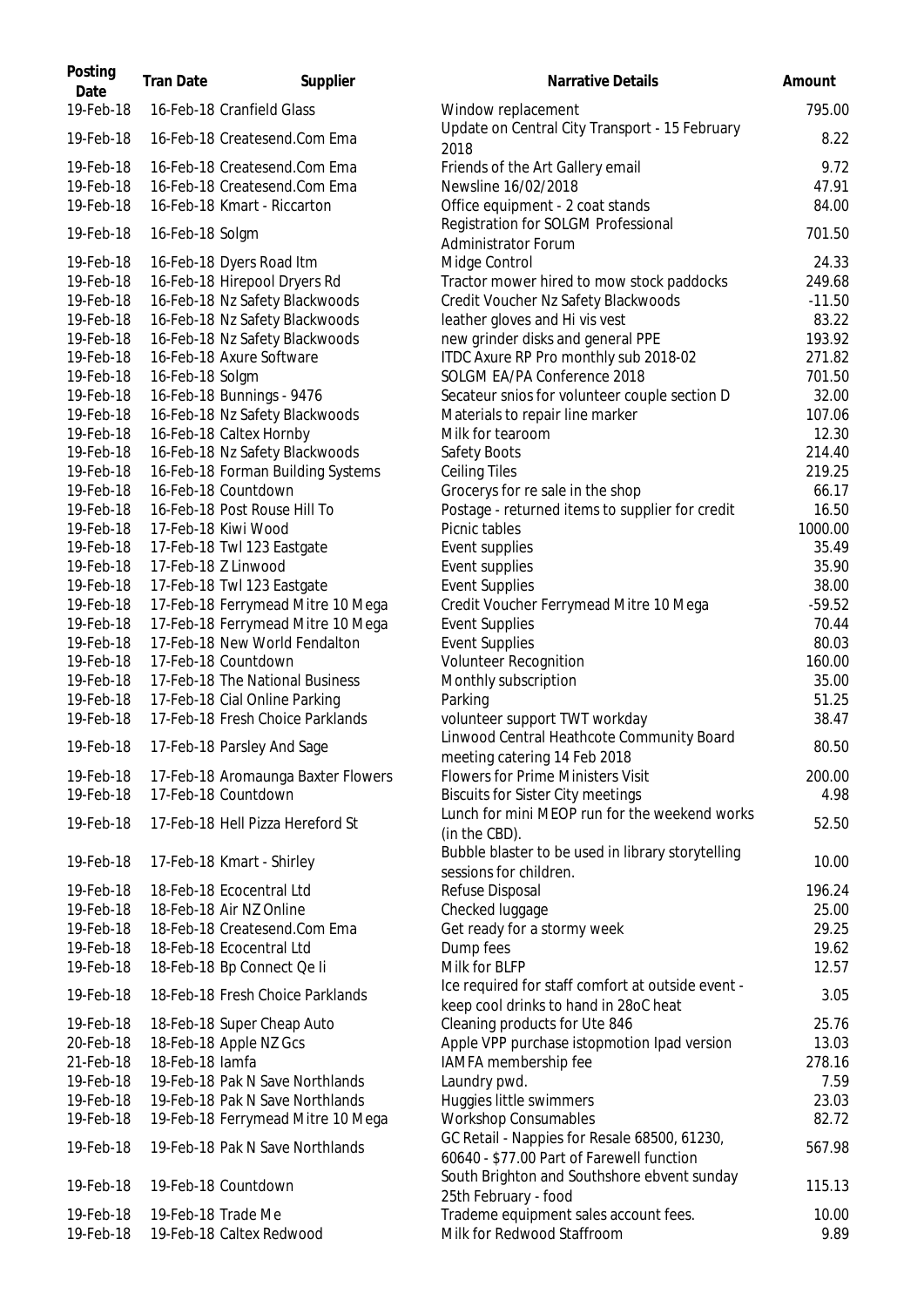| Posting<br>Date | <b>Tran Date</b> | Supplier                            | <b>Narrative Details</b>                                                         | Amount  |
|-----------------|------------------|-------------------------------------|----------------------------------------------------------------------------------|---------|
| 19-Feb-18       |                  | 19-Feb-18 Twl 175 South City        | 33x Warehouse gift cards - prizes for Walk or<br>Wheel Day participation         | 660.00  |
| 20-Feb-18       |                  | 19-Feb-18 Bp Connect Fendalton      | Volunteer expenses for Culture Galore                                            | 200.00  |
| 20-Feb-18       |                  | 19-Feb-18 Spotify P04f9a00f4        | Vbase Touch 5-3-08-4401                                                          | 14.99   |
| 20-Feb-18       |                  | 19-Feb-18 Innovation Carpark        | MUA discussion                                                                   | 4.50    |
| 20-Feb-18       |                  | 19-Feb-18 Workplace Safety Sup      | Replacement of sticking plasters for 1st Aid kits                                | 30.36   |
| 20-Feb-18       |                  | 19-Feb-18 Storage Box-Tower Junctio | Wheelie bin to comply with hazardous chemical<br>storage, & cleaning equipment   | 121.92  |
| 20-Feb-18       |                  | 19-Feb-18 Createsend.Com Ema        | REMINDER: Change of Venue for Community<br>Workshops                             | 7.09    |
| 20-Feb-18       |                  | 19-Feb-18 Createsend.Com Ema        | Preparing for Cyclone Gita                                                       | 29.13   |
| 20-Feb-18       |                  | 19-Feb-18 Nz Transport Agency       | Stage trailer renewal                                                            | 32.48   |
| 20-Feb-18       |                  | 19-Feb-18 Lincraft NZ Limited       | Material for covering a book                                                     | 8.50    |
| 20-Feb-18       |                  | 19-Feb-18 M J Shardlow & Colid      | Pallet Wrap                                                                      | 91.77   |
| 20-Feb-18       |                  | 19-Feb-18 Toyworld Marshland        | Sustainability education resources                                               | 19.99   |
| 20-Feb-18       |                  | 19-Feb-18 Harvey Norman Moorhouse   | Video, tripod for Parks promotional use                                          | 1052.00 |
| 20-Feb-18       |                  | 19-Feb-18 Bunnings - 9482           | Cemix fastcrete                                                                  | 30.00   |
| 20-Feb-18       |                  | 19-Feb-18 Evolution Cycles Limited  | Bike Rear view mirrors x 2 - Cycle safe Instructors.                             | 53.98   |
|                 |                  |                                     | Health & Safety requirement                                                      |         |
| 20-Feb-18       |                  | 19-Feb-18 Stihl Shop Northwood      | combo weed eating unit                                                           | 100.61  |
| 20-Feb-18       |                  | 19-Feb-18 Old Mill Road Limite      | Giftware for resale in B G V C Giftshop                                          | 719.02  |
| 21-Feb-18       |                  | 19-Feb-18 Highcharts Cloud          | Software subscription                                                            | 125.17  |
| 21-Feb-18       |                  | 19-Feb-18 Whitcoulls Riccarton 50   | Halswell-Hornby-Riccarton Community Leadership<br>Day expenses                   | 30.00   |
| 21-Feb-18       |                  | 19-Feb-18 Dnh*godaddy.Com Nzd       | <b>ITTI LTP Submissions SSL Cert credit</b>                                      | 246.65  |
| 21-Feb-18       |                  | 19-Feb-18 Dnh*godaddy.Com Nzd       | <b>ITTI LTP Submissions SSL Cert</b>                                             | 425.48  |
| 21-Feb-18       |                  | 19-Feb-18 Christchurch Airport      | <b>CHCH Airport parking</b>                                                      | 27.00   |
| 21-Feb-18       |                  | 19-Feb-18 Fiddlesticks              | Sports Canterbury meeting                                                        | 12.20   |
| 21-Feb-18       |                  | 19-Feb-18 Universo Brasserie A      |                                                                                  | 8.70    |
|                 |                  |                                     | Meeting expense                                                                  | 40.39   |
| 21-Feb-18       |                  | 19-Feb-18 Amazon *mktplce Eu-Uk     | Library book                                                                     |         |
| 21-Feb-18       |                  | 19-Feb-18 Amazon.Uk Payments        | Library book                                                                     | 42.30   |
| 22-Feb-18       |                  | 19-Feb-18 Jotform Inc.              | Subscription for JotForm                                                         | 26.48   |
| 20-Feb-18       |                  | 20-Feb-18 Ccc Art Gallery Car Prk   | <b>CCC Art Gallery Parking</b>                                                   | 2.00    |
| 20-Feb-18       |                  | 20-Feb-18 New World South City      | Catering for Emergency Operations Team - Floods<br>Cyclone Gita Feb 2018-CCC EOC | 132.08  |
| 20-Feb-18       |                  | 20-Feb-18 2degrees Mobile           | Volunteer Phone charges                                                          | 109.40  |
| 20-Feb-18       |                  | 20-Feb-18 Ferrymead Mitre 10 Mega   | <b>Workshop Consumables</b>                                                      | 37.56   |
| 20-Feb-18       |                  | 20-Feb-18 Pgg Wrightson Chch        | two knives for dividing plants from cutting trays                                | 39.90   |
| 20-Feb-18       |                  | 20-Feb-18 Stuff Recurring           | Press subscription                                                               | 45.07   |
| 20-Feb-18       |                  | 20-Feb-18 Stuff Recurring           | Press subscription                                                               | 46.80   |
| 20-Feb-18       |                  | 20-Feb-18 Stuff Recurring           | Press subscription                                                               | 47.23   |
| 20-Feb-18       |                  | 20-Feb-18 Stuff Recurring           | Press subscription                                                               | 58.27   |
| 20-Feb-18       |                  | 20-Feb-18 Pita Pit Kelston          | Food while away training                                                         | 33.40   |
| 20-Feb-18       |                  | 20-Feb-18 Modica Group Limited      | Pre-invoice Texting                                                              | 159.03  |
| 20-Feb-18       |                  | 20-Feb-18 Stuff Recurring           | The Press subscribtion CAG library                                               | 45.50   |
| 20-Feb-18       |                  | 20-Feb-18 Ccc Parking               | 5-0-08-4160 - car parking for attending a course at<br>CCC                       | 3.60    |
| 20-Feb-18       |                  | 20-Feb-18 Ccc Parking               | 5-0-08-4160 - car parking for attending a course at<br>CCC                       | 6.70    |
| 20-Feb-18       |                  | 20-Feb-18 Countdown                 | Milk for staffroom when normal delivery failed                                   | 6.86    |
| 20-Feb-18       |                  | 20-Feb-18 Nzls Cle - Zeald          | NZ Law Society Webinar                                                           | 149.00  |
| 20-Feb-18       |                  | 20-Feb-18 Legalwise Seminars Pty    | Seminar                                                                          | 405.00  |
| 20-Feb-18       |                  | 20-Feb-18 Safety & Apparel          | Safety Boots                                                                     | 194.35  |
| 20-Feb-18       |                  | 20-Feb-18 Ccc Art Gallery Car Prk   | Parking at Civic for meetings                                                    | 10.00   |
| 20-Feb-18       |                  | 20-Feb-18 Twl 178 Barrington        | Crop cover section A Curators garden                                             | 16.00   |
| 20-Feb-18       |                  | 20-Feb-18 Mitre 10 Beckenham        | Brushes for Evercryl Roof Sealing Rubber                                         | 16.34   |
|                 |                  |                                     | Mihi for delivery of taonga from Canterbury                                      |         |
| 20-Feb-18       |                  | 20-Feb-18 New World South City      | Museum                                                                           | 27.99   |
| 20-Feb-18       |                  | 20-Feb-18 Ballantynes               | Leaving Gift                                                                     | 40.99   |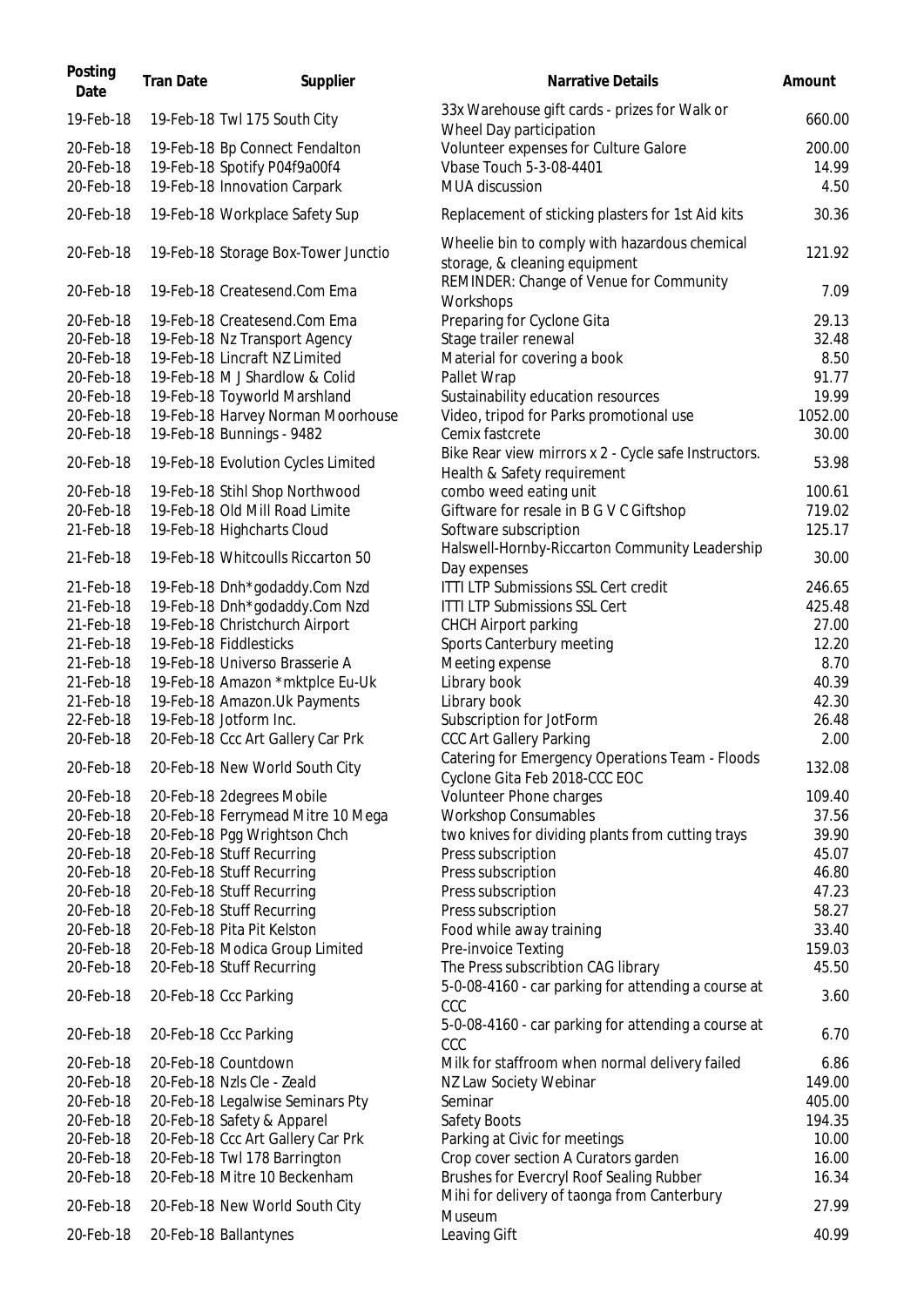| Posting<br>Date        | <b>Tran Date</b>   | Supplier                                                        | Narrative Details                                                                                      | Amount          |
|------------------------|--------------------|-----------------------------------------------------------------|--------------------------------------------------------------------------------------------------------|-----------------|
| 21-Feb-18              |                    | 20-Feb-18 Subway Ferry Road                                     | Dinner for 50 EOC staff and civil defence teams -<br><b>Operation Gita</b>                             | 221.00          |
| 21-Feb-18              |                    | 20-Feb-18 Resene Paints                                         | 30L Paint for Historic Coillections re-hang                                                            | 438.52          |
| 21-Feb-18              |                    | 20-Feb-18 Voyager Internet Ltd                                  | Webhosting for SBHP                                                                                    | 34.44           |
| 21-Feb-18              |                    | 20-Feb-18 Nz Safety Blackwoods                                  | New start HS equipment                                                                                 | 378.23          |
| 21-Feb-18              |                    | 20-Feb-18 Spotto Nsw                                            | Sydney return taxi back to airport                                                                     | 58.61           |
| 21-Feb-18              |                    | 20-Feb-18 Createsend.Com Ema                                    | Friends of the Art Gallery email                                                                       | 17.55           |
| 21-Feb-18              |                    | 20-Feb-18 Createsend.Com Ema                                    | Friends of the Art Gallery email                                                                       | 17.56           |
| 21-Feb-18              |                    | 20-Feb-18 Createsend.Com Ema                                    | Gita storm update                                                                                      | 29.07           |
| 21-Feb-18              |                    | 20-Feb-18 Createsend.Com Ema                                    | Cylcone Gita update 11am 20 February 2018                                                              | 29.10           |
| 21-Feb-18              |                    | 20-Feb-18 Createsend.Com Ema                                    | State of Emergency Declared in Christchurch City<br>and Banks Peninsula                                | 29.10           |
| 21-Feb-18              |                    | 20-Feb-18 Black Salt Bar &eatery                                | Meal on Auck Trip                                                                                      | 63.00           |
| 21-Feb-18              |                    | 20-Feb-18 Voyager Internet Ltd                                  | <b>Bulletin messaging</b>                                                                              | 13.78           |
| 21-Feb-18              |                    | 20-Feb-18 Freshchoice City Mkt                                  | Catering for EOC - ex-TC Gita event                                                                    | 65.80           |
| 21-Feb-18              |                    | 20-Feb-18 Countdown                                             | Catering for Pioneer Welfare Centre - Breakfast<br>EOC Event Cyclone Gita                              | 34.82           |
| 21-Feb-18              |                    | 20-Feb-18 Parkhouse Road Lands                                  | Bark mulch EQ memorial garden                                                                          | 226.26          |
| 21-Feb-18              |                    | 20-Feb-18 Nz Safety Blackwoods                                  | Garden gloves BG                                                                                       | 20.28           |
| 21-Feb-18              |                    | 20-Feb-18 Oderings Nurseries                                    | Plants section D                                                                                       | 83.26           |
| 21-Feb-18              |                    | 20-Feb-18 Bunnings - 9476                                       | Teracotta pots alpine collection                                                                       | 186.00          |
| 21-Feb-18              |                    | 20-Feb-18 Ross Galt Lock & Key                                  | Noise Alarm Callouts                                                                                   | 455.00          |
| 21-Feb-18              |                    | 20-Feb-18 Nz Safety Blackwoods                                  | Health and Safety Gear                                                                                 | 206.70          |
|                        |                    |                                                                 |                                                                                                        |                 |
| 21-Feb-18              |                    | 20-Feb-18 Liquor King Carlton                                   | chiller trailer sparks                                                                                 | 480.00          |
| 21-Feb-18              |                    | 20-Feb-18 Edward Gibbon 1979 Ltd                                | <b>Evercryl Roof Sealing Rubber</b>                                                                    | 277.58          |
| 21-Feb-18              |                    | 20-Feb-18 Bunnings - 9482                                       | rake handle for travis                                                                                 | 16.50           |
| 22-Feb-18<br>22-Feb-18 |                    | 20-Feb-18 Christchurch Airport<br>20-Feb-18 Dnh*godaddy.Com Nzd | Airport Parking Wellington Travel (Learning Set)<br>ITTI districtplan.ccc.govt.nz Std UCC SSL Up to 10 | 72.00<br>184.59 |
|                        |                    |                                                                 | Servers Renewal<br>Sentry one year subscription for tracking and                                       |                 |
| 22-Feb-18<br>22-Feb-18 | 20-Feb-18 Sentry   | 20-Feb-18 Amazon. Uk Payments                                   | debugging software errors<br>Library book                                                              | 434.94<br>50.86 |
| 22-Feb-18              |                    | 20-Feb-18 Addington Raceway                                     |                                                                                                        | 32.40           |
| 23-Feb-18              |                    |                                                                 | Town Hall meeting                                                                                      |                 |
|                        |                    | 20-Feb-18 Paypal *britanniate                                   | tea towels for screen printing workshop                                                                | 200.68          |
| 23-Feb-18              |                    | 20-Feb-18 Morsul At The Galler                                  | Syd return per diem                                                                                    | 17.03           |
| 23-Feb-18              |                    | 20-Feb-18 Greenland Sydney Pit                                  | Syd return per diem                                                                                    | 54.98           |
| 21-Feb-18              |                    | 21-Feb-18 Vinz Christchurch                                     | Rego and wof for ranger trailers                                                                       | 137.76          |
| 21-Feb-18              |                    | 21-Feb-18 Argus Heating Limited                                 | <b>Trial Digester Project</b>                                                                          | 552.00          |
| 21-Feb-18              |                    | 21-Feb-18 Mitre 10 Beckenham                                    | Silicone for Lingard flag; cloths                                                                      | 23.98           |
| 21-Feb-18              |                    | 21-Feb-18 Mitre 10 Beckenham                                    | 20L drinking water container for volunteers; soil<br>moisture/Ph measurer                              | 40.97           |
| 21-Feb-18              |                    | 21-Feb-18 Fab Plastics Limited                                  | 3 x A4 disposable folders for volunteer brochures                                                      | 43.13           |
| 21-Feb-18              | 21-Feb-18 Gun City |                                                                 | \$45 Deposit for repair of binocs                                                                      | 45.00           |
| 21-Feb-18              | 21-Feb-18 Gun City |                                                                 | Duplicate charge refunded                                                                              | 45.00           |
| 21-Feb-18              | 21-Feb-18 Gun City |                                                                 | Credit Voucher Gun City                                                                                | $-45.00$        |
| 21-Feb-18              |                    | 21-Feb-18 Chch City Council Civic                               | parking coupons                                                                                        | 77.50           |
| 21-Feb-18              |                    | 21-Feb-18 Freshchoice City Mkt                                  | Grocery items from Fresh Choice                                                                        | 144.98          |
| 21-Feb-18              |                    | 21-Feb-18 Countdown                                             | <b>Styx Working Group</b>                                                                              | 60.86           |
| 21-Feb-18              |                    | 21-Feb-18 Tank Kelston                                          | Food while away training                                                                               | 19.00           |
| 21-Feb-18              |                    | 21-Feb-18 Okra Espresso Lounge                                  | Food while away training                                                                               | 50.20           |
| 21-Feb-18              |                    | 21-Feb-18 The Warehouse Online                                  | 16 New White Pillow Cases for Cabins                                                                   | 101.00          |
| 21-Feb-18              |                    | 21-Feb-18 Countdown                                             | Sports Parks Reference group catering                                                                  | 51.36           |
| 21-Feb-18              |                    | 21-Feb-18 Noble-Adams Machinery                                 | Alterations to 50 litre spray tank                                                                     | 557.92          |
| 21-Feb-18              |                    | 21-Feb-18 Countdown                                             | Spontaneous game materials for Minute to Win It                                                        | 13.00           |
| 21-Feb-18              |                    | 21-Feb-18 First Direct Taxis                                    | for Gamezone at Linwood Library<br>Taxi to airport                                                     | 51.50           |
| 21-Feb-18              |                    | 21-Feb-18 Countdown                                             | Countdown - Catering supplies for Spreydon-<br><b>Cashmere Community Board</b>                         | 29.89           |
| 22-Feb-18              |                    | 21-Feb-18 Paramount Pools & Spas                                | Parts for scoops, pool side.                                                                           | 20.60           |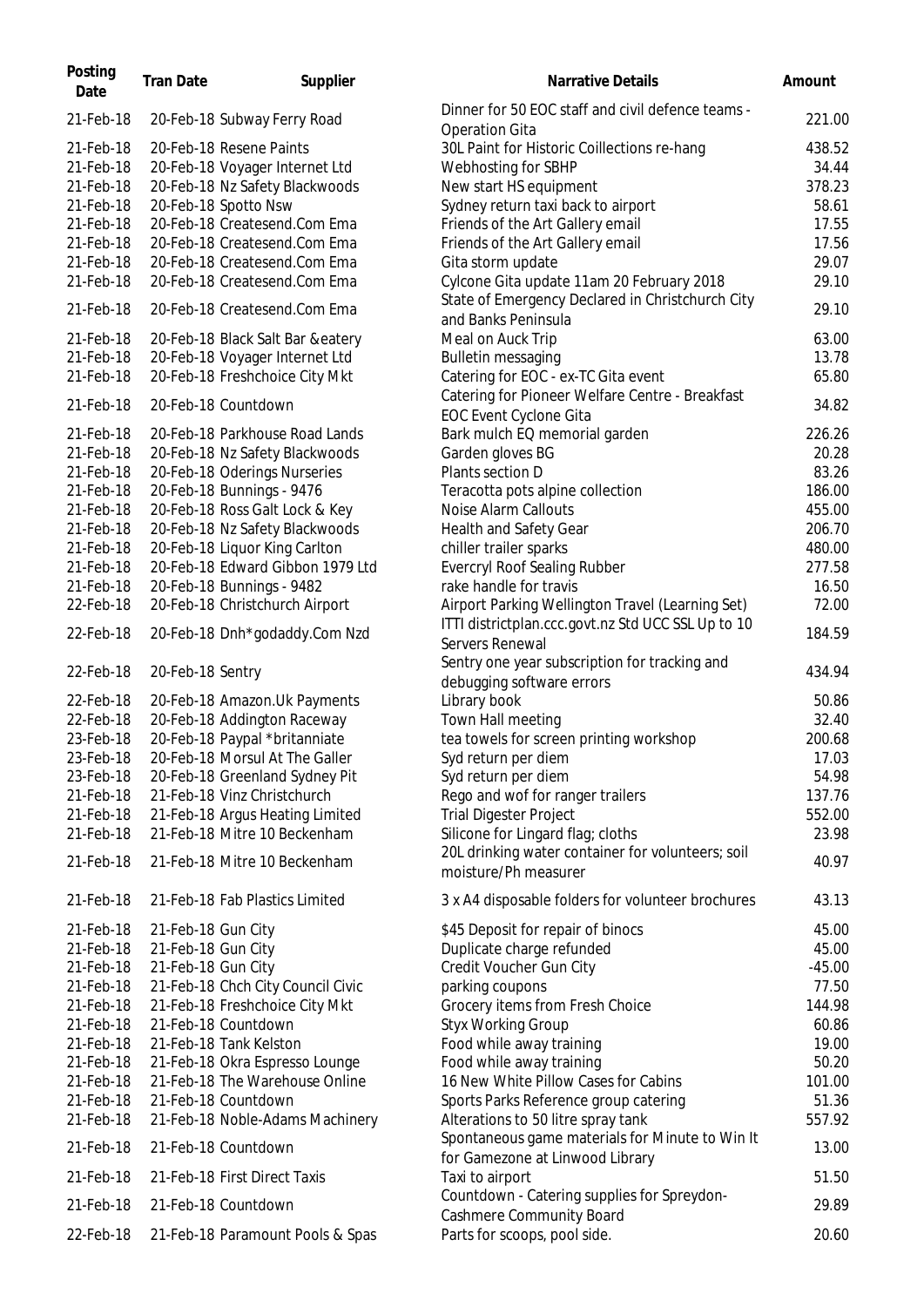| Posting<br>Date | <b>Tran Date</b>    | Supplier                            | Narrative Details                                                                        | Amount    |
|-----------------|---------------------|-------------------------------------|------------------------------------------------------------------------------------------|-----------|
| 22-Feb-18       |                     | 21-Feb-18 Omc Power Equipment       | Freund shears for Ihutai Trust vols at Charlesworth<br>Reserve                           | 269.97    |
| 22-Feb-18       |                     | 21-Feb-18 Legion Cab Sy 131451      | Taxi from Supplier to hotel                                                              | 74.15     |
| 22-Feb-18       |                     | 21-Feb-18 Intech Intruments Ltd     | <b>Trial Digester Project</b>                                                            | 811.90    |
| 22-Feb-18       |                     | 21-Feb-18 Dyers Road Itm            | PSA Cooling Pump                                                                         | 43.13     |
| 22-Feb-18       |                     | 21-Feb-18 George Henry & Co Ltd     | PST <sub>5</sub>                                                                         | 47.67     |
| 22-Feb-18       |                     | 21-Feb-18 Arbi Monograms            | <b>Office Supplies</b>                                                                   | 158.71    |
| 22-Feb-18       |                     | 21-Feb-18 Createsend.Com Ema        | Art Gallery email                                                                        | 142.38    |
| 22-Feb-18       |                     | 21-Feb-18 Mulford Plastics (Nz      | Sheet of Plastic for making signs in camp                                                | 138.25    |
| 22-Feb-18       |                     | 21-Feb-18 Halswell Post Shop        | Registered mail charge for letter to a customer                                          | 5.70      |
| 22-Feb-18       |                     | 21-Feb-18 Wilson Parking            | Mayors Welfare cover parking 22 Feb 2018                                                 | 18.60     |
| 22-Feb-18       |                     | 21-Feb-18 McDonalds Sydenham        | Meals for Volunteer Civil Defence Staff at Pioneer<br><b>Welfare Centre</b>              | 29.70     |
| 22-Feb-18       |                     | 21-Feb-18 Coles 7505                | Food while away on AUS trip                                                              | 45.05     |
| 22-Feb-18       |                     | 21-Feb-18 Combinedyellow132227      | Taxi while in Hobart                                                                     | 62.72     |
| 22-Feb-18       |                     | 21-Feb-18 Pgg Wrightson Limite      | Credit Voucher Pgg Wrightson Limite                                                      | $-302.22$ |
| 22-Feb-18       |                     | 21-Feb-18 Pgg Wrightson Limite      | Duramark marking paint Black supplied, white<br>required, refunded                       | 302.22    |
| 22-Feb-18       |                     | 21-Feb-18 Pgg Wrightson Limite      | Duramark black paint                                                                     | 650.44    |
| 22-Feb-18       |                     | 21-Feb-18 Humes Pipeline Systems    | drianage grate                                                                           | 127.90    |
| 22-Feb-18       |                     | 21-Feb-18 Bunnings - 9476           | misc tools and paint brushes, weed mat                                                   | 239.67    |
| 22-Feb-18       |                     | 21-Feb-18 The Frontrunner Bushin    | replacement shoes                                                                        | 438.00    |
| 22-Feb-18       |                     | 21-Feb-18 The Company Shed          | Giftware for resale in B G V C Giftshop                                                  | 335.34    |
| 22-Feb-18       |                     | 21-Feb-18 French Bakery Limited     | French Bakery - Catering for Spreydon-Cashmere<br>Community Board's Alcohol Policy Forum | 79.80     |
| 23-Feb-18       |                     | 21-Feb-18 Joe And The Juice Sy      | Trade Fair - coffee                                                                      | 4.95      |
| 23-Feb-18       |                     | 21-Feb-18 Hokka Hokka               | Trade Fair - Lunch                                                                       | 17.48     |
| 23-Feb-18       |                     | 21-Feb-18 Google*adws1835268629     | Google transactions for January                                                          | 290.37    |
| 23-Feb-18       |                     | 21-Feb-18 Eden Park Stadium         | Meal while on Auck trip                                                                  | 12.00     |
| 23-Feb-18       | 21-Feb-18 Cargo Bar |                                     | Meal / Lunch                                                                             | 21.10     |
| 23-Feb-18       |                     | 21-Feb-18 Epic Pizza Stores Pt      | Meal / Dinner                                                                            | 32.43     |
| 23-Feb-18       |                     | 21-Feb-18 Complice Pty Ltd          | Giftware for resale in B G V C Giftshop                                                  | 744.76    |
| 22-Feb-18       |                     | 22-Feb-18 Jaycar Pty Ltd            | <b>Trial Digester</b>                                                                    | 113.80    |
| 22-Feb-18       |                     | 22-Feb-18 James Bull & Co           | Door Lock Shed "A"                                                                       | 69.00     |
| 22-Feb-18       |                     | 22-Feb-18 Freshchoice City Mkt      | Strategy working day lunch 16 January                                                    | 141.26    |
| 22-Feb-18       |                     | 22-Feb-18 Wsl Belfast               | Some white card for makerspace activity                                                  | 5.99      |
| 22-Feb-18       |                     | 22-Feb-18 New World Kaiapoi         | Catering for Papanui-Innes Community Board<br>meeting on 22 February 2018.               | 15.96     |
| 22-Feb-18       |                     | 22-Feb-18 Countdown                 | Supplies for Papanui-Innes Community Board<br>meetings.                                  | 19.79     |
| 22-Feb-18       |                     | 22-Feb-18 New World South City      | nuggett for officers and tissues for operations /<br>appeals, actual receipt misplaced.  | 19.42     |
| 22-Feb-18       |                     | 22-Feb-18 Countdown                 | Grocery items for re sale in the shop                                                    | 103.02    |
| 23-Feb-18       |                     | 22-Feb-18 Wilson Parking            | <b>Wilson Parking</b>                                                                    | 6.60      |
| 23-Feb-18       |                     | 22-Feb-18 Hordern Pavilion          | Trade Fair - Lunch                                                                       | 16.49     |
| 23-Feb-18       |                     | 22-Feb-18 Grounds Of The City       | Trade Fair - Dinner                                                                      | 45.20     |
| 23-Feb-18       |                     | 22-Feb-18 Thegentlemanstradingco    | Products for resale                                                                      | 885.19    |
| 23-Feb-18       | 22-Feb-18 Skybus    |                                     | Bus fare: Auckland city to Airport following<br>sponsor meetings.                        | 18.00     |
| 23-Feb-18       |                     | 22-Feb-18 Mainland Fasteners Ltd    | Pump Install PSA                                                                         | 42.26     |
| 23-Feb-18       |                     | 22-Feb-18 South Hort                | top dress fert (triabon)                                                                 | 176.78    |
| 23-Feb-18       |                     | 22-Feb-18 Bunnings - 9482           | 9v Akaline Batteries                                                                     | 23.00     |
| 23-Feb-18       | 22-Feb-18 The Bach  |                                     | Food while away training                                                                 | 37.10     |
| 23-Feb-18       |                     | 22-Feb-18 Mai Thai Restaurant       | meals                                                                                    | 113.00    |
| 23-Feb-18       |                     | 22-Feb-18 Cyclone Cycles & Mowers L | New chain for chainsaw                                                                   | 41.50     |
| 23-Feb-18       |                     | 22-Feb-18 Bunnings - 9476           | Terracotta pots alpine collection                                                        | 123.66    |
| 23-Feb-18       |                     | 22-Feb-18 Bunnings - 9476           | Dazzle x 6 cans, Pel Poltwire 6 strand wire                                              | 205.52    |
| 23-Feb-18       |                     | 22-Feb-18 Capital Taxis             | Taxi in Wellington while attending Metro<br>Managers Meeting on 22/02.                   | 33.30     |